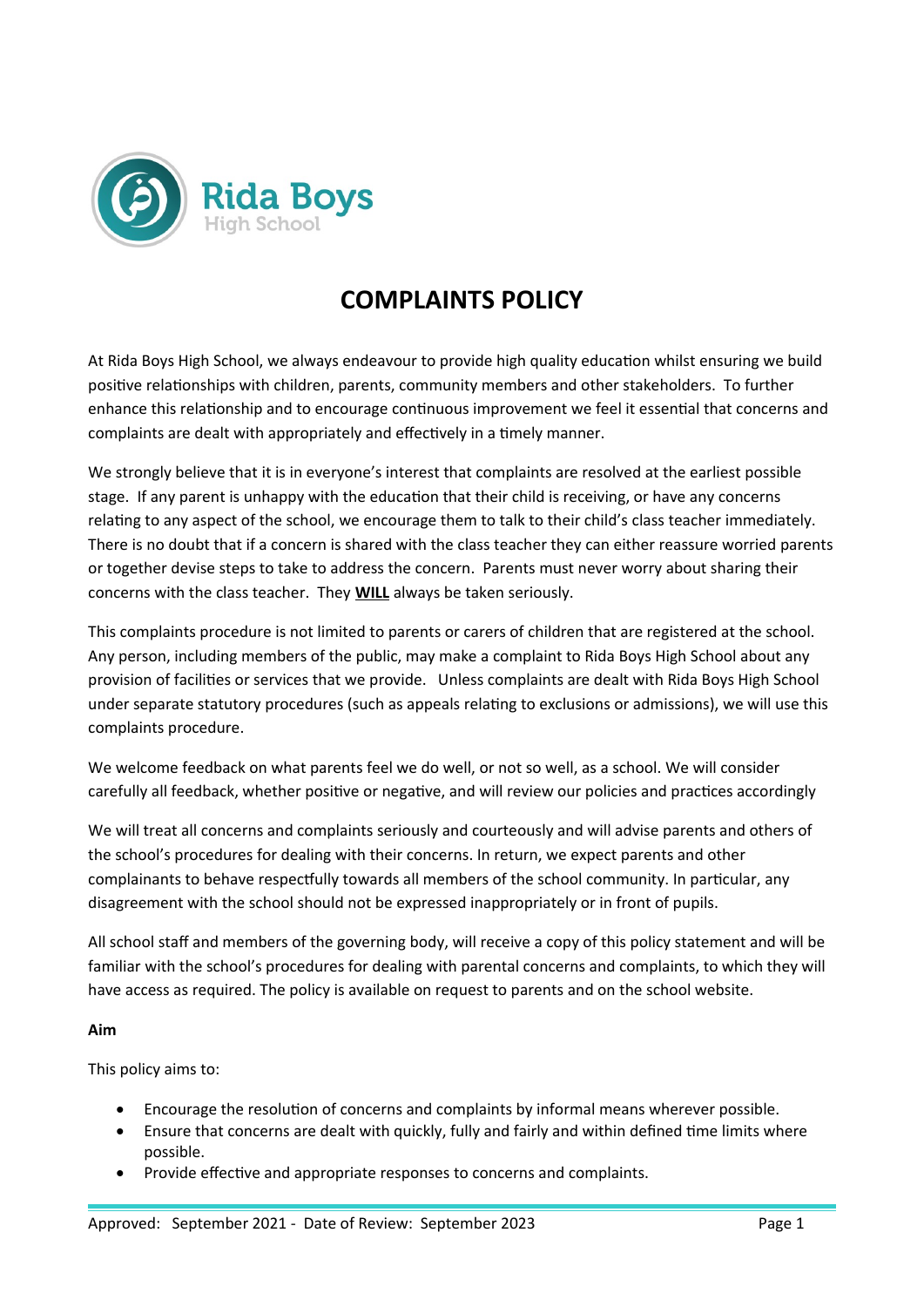- Maintain good working relationships between the school and all those involved.
- Respect people's desire for confidentiality.

To ensure you receive an effective response to your concern/ complaint, it will be helpful if you:

- co-operate with the school in seeking a solution to the concern/ complaint
- express your concerns in full as early as possible;
- respond promptly to request for information or meetings or in agreeing the details of the concern/ complaint;
- ask for assistance if needed; and
- treat all those involved in the complaint, with respect.

#### **The difference between a concern and a complaint**

A concern may be defined as 'an expression of worry or doubt over an issue considered to be important for which reassurances are sought'.

A complaint may be defined as 'an expression of dissatisfaction however made, about actions taken or a lack of action'.

It is in everyone's interest that concerns and complaints are resolved at the earliest possible stage. Many issues can be resolved informally, without the need to use the formal stages of the complaints procedure. Rida School takes concerns seriously and will make every effort to resolve the matter as quickly as possible.

#### **How to raise a concern or make a complaint?**

A concern or complaint can be made in person, in writing or by telephone. They may also be made by a third party acting on behalf on a complainant, as long as they have appropriate consent to do so.

Concerns should be raised with either the class teacher or headteacher. If the issue remains unresolved, the next step is to make a formal complaint.

Complainants should not approach individual governors to raise concerns or complaints. They have no power to act on an individual basis and it may also prevent them from considering complaints at Stage 2 of the procedure.

Complaints against school staff (except the headteacher) should be made in the first instance, to Zubair Patel (the headteacher) via the school office*.* Please mark them as Private and Confidential.

Complaints that involve or are about the headteacher should be addressed to Rizwan Yusuf (the Chair of Governors), via the school office. Please mark them as Private and Confidential.

Complaints about the Chair of Governors, any individual governor or the whole governing body should be addressed to the clerk of the governing body. Please mark them as Private and Confidential.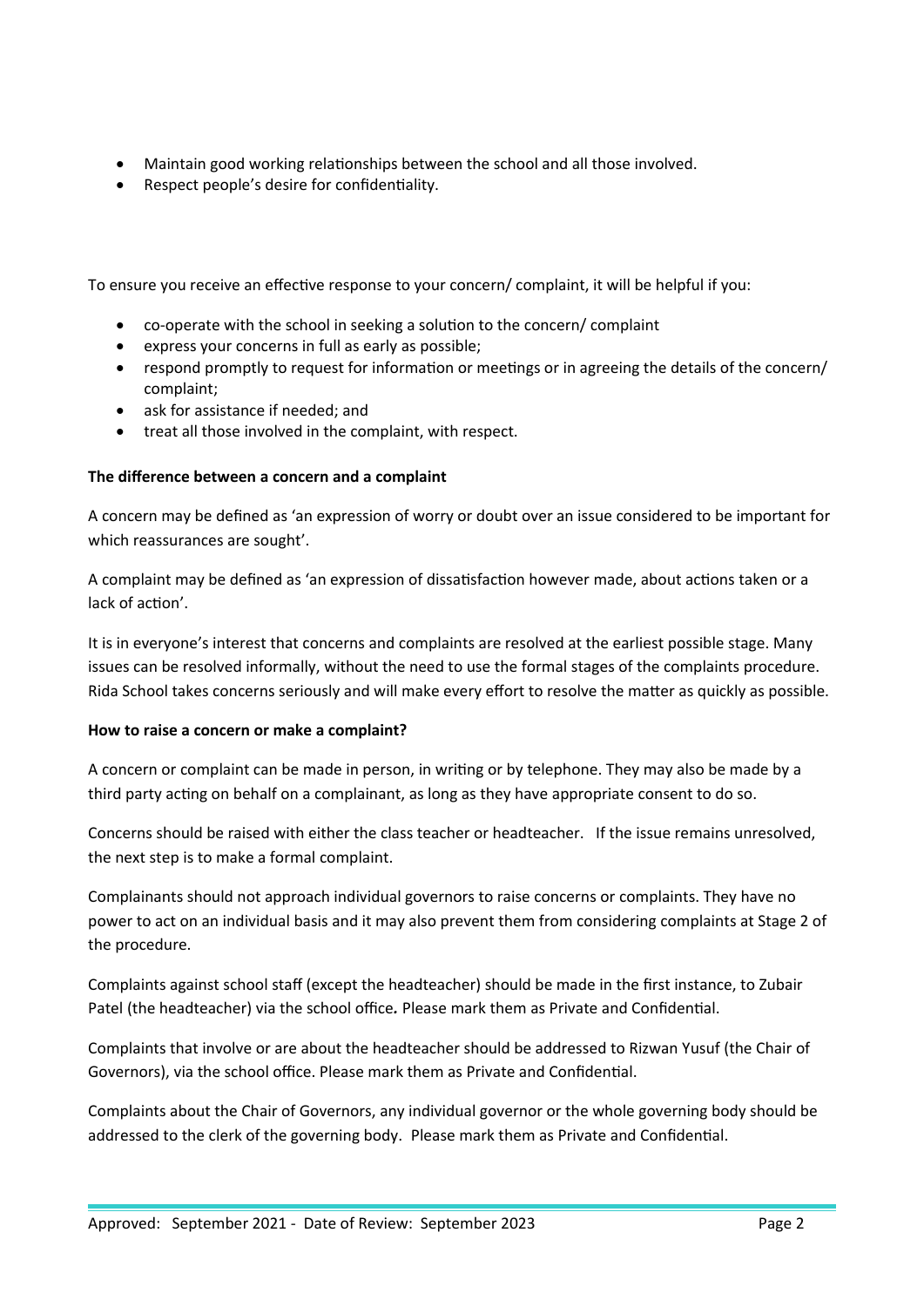If the whole governing body is aware of the significant detail of a complaint (that is not collectively against them) before the final stage has been completed, you can consider arranging an independent committee to hear the complaint. We may ask for help sourcing governors to serve on a complaints committee from:

- another school
- the local authority's governor services team
- the diocese, if appropriate
- $\bullet$

For ease of use, a template complaint form is included at the end of this procedure. If you require help in completing the form, please contact the school office.

#### **Duplicate complaints**

After closing a complaint at the end of the complaints procedure, we may receive a duplicate complaint from:

- a spouse
- a partner
- a grandparent
- a child

If the complaint is about the same subject, we can inform the new complainant that the school has already considered that complaint and the local process is complete. We should advise the new complainant to contact the department if they are dissatisfied with the school's handling of the original complaint.

We shall ensure these are investigated and dealt with to the full extent of the complaints procedure.

#### **Anonymous complaints**

We will not normally investigate anonymous complaints. However, the headteacher or Chair of Governors, if appropriate, will determine whether the complaint warrants an investigation.

#### **Time scales**

You must raise the complaint within three months of the incident or, where a series of associated incidents have occurred, within three months of the last of these incidents. We will consider complaints made outside of this time frame if exceptional circumstances apply.

#### **Complaints received outside of term time**

We will consider complaints made outside of term time to have been received on the first school day after the holiday period.

#### **Resolving complaints**

At each stage in the complaint procedure the school will seek to look at ways how the complaint can be resolved. It might be sufficient to acknowledge that the complaint is valid in whole or in part. In addition, it may be appropriate to offer one or more of the following: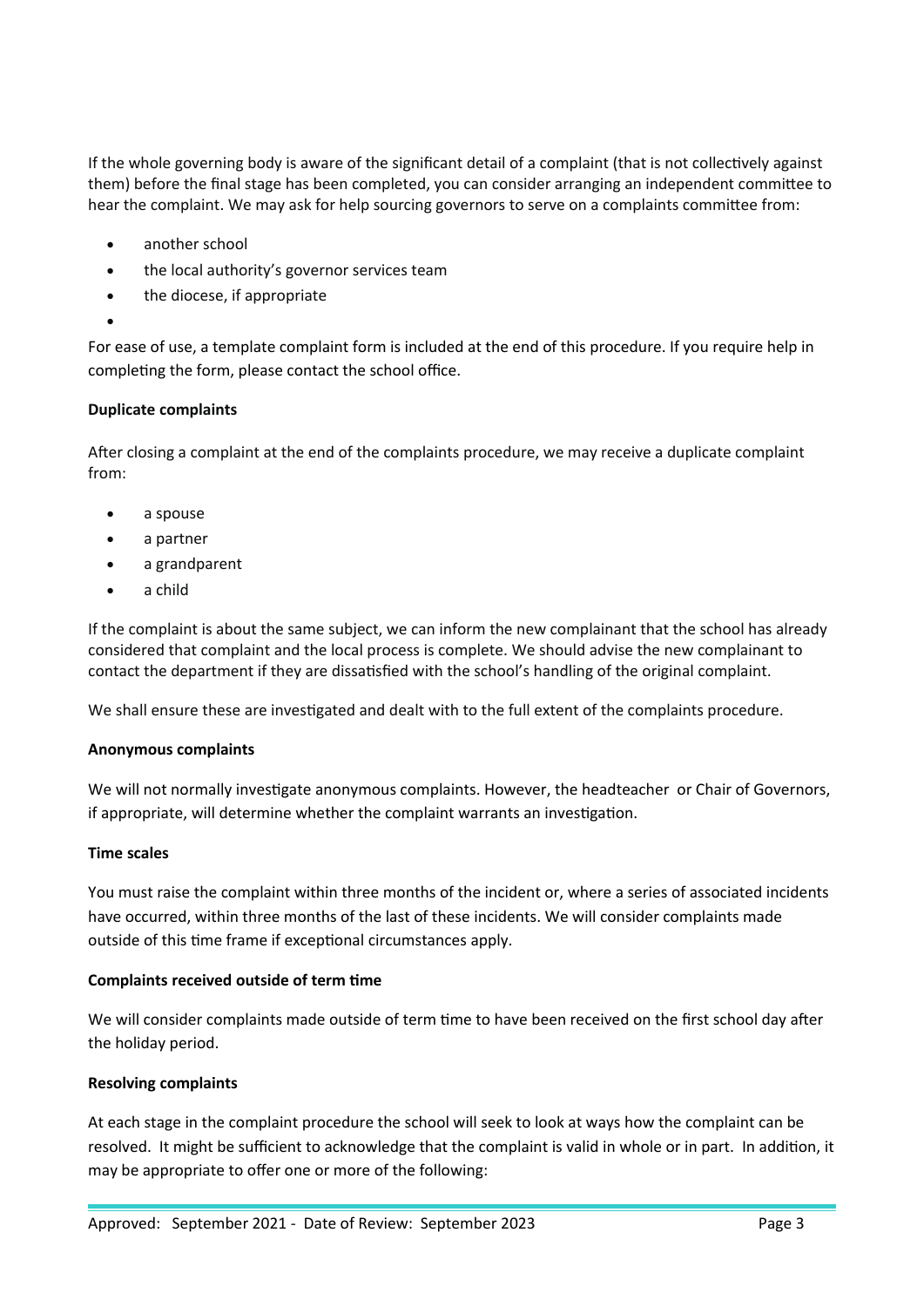- An apology.
- An admission that the situation could have been handled differently or better.
- Explanation of the steps that have been taken to ensure it does not happen again; and an indication of the timescales within which any changes will be made.
- Assurance that the event that was the basis of the complaint will not recur.
- An undertaking to review school policy or procedure considering the complaint.
- An explanation that there is insufficient evidence and thus the complaint cannot be upheld.
- An explanation that, following investigation, the evidence does not substantiate the concern.
- Details of any disciplinary procedures that have taken place because of the complaint will not be shared.

#### **Withdrawal of a Complaint**

If a complainant wants to withdraw their complaint, we will ask them to confirm this in writing.

# **Dealing With Concerns/ Complaints About Schools - Flowchart**

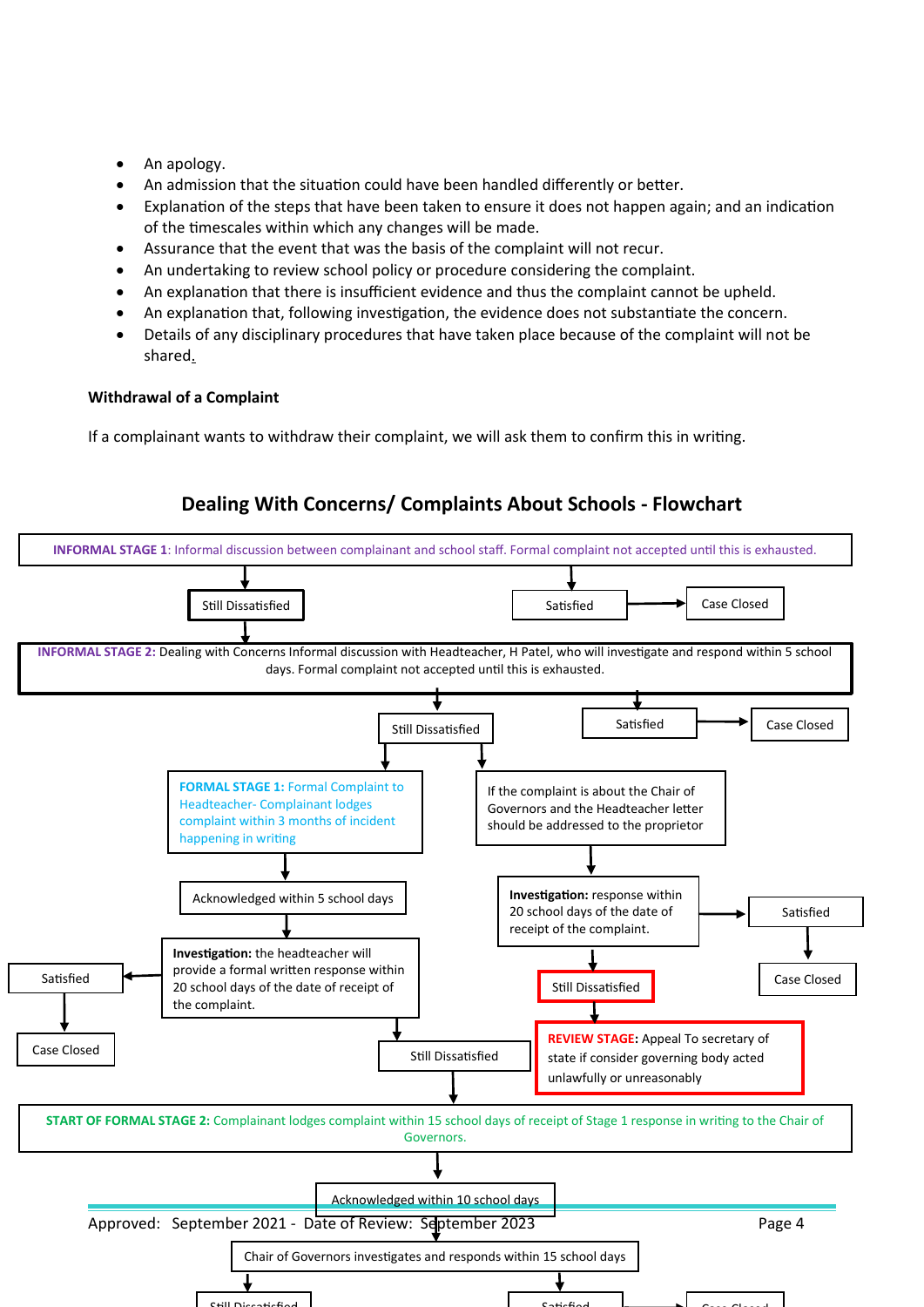

Informal Stage: Complaint heard by staff member

- Any parent who has a concern regarding their child's education should discuss the matter, in the first instance, with the child's class teacher or form tutor. In our experience most matters of concern can be resolved positively in this way with apologies where necessary and agreed course of next steps to be taken.
- There may be instances where the staff member may feel it appropriate to refer the matter to a member of the Senior Management Team (SMT). In this instance they will inform the parent and the SMT member will deal with the complaint liaising with the class teacher as necessary and respond to within 5 days.
- If the response is unsatisfactory then the parent may wish to proceed to stage 1.

Stage 1 (Formal): Complaint heard by Headteacher

- Formal complaints must be made to the headteacher (unless they are about the headteacher), via the school office
- The headteacher will record the date the complaint is received and will acknowledge receipt of the complaint in writing (either by letter or email) within 5 school days.
- Within this response, the headteacher will seek to clarify the nature of the complaint, ask what remains unresolved and what outcome the complainant would like to see. The headteacher can consider whether a face to face meeting is the most appropriate way of doing this.

If a parent feels their concern has not been addressed by the class teacher or member of the SMT, or that their concern is of a more serious nature, then they should make an appointment to see the Headteacher and forward details of the complaint in writing.

Parents will be informed of the outcome in writing within 10 working days of meeting the Headteacher.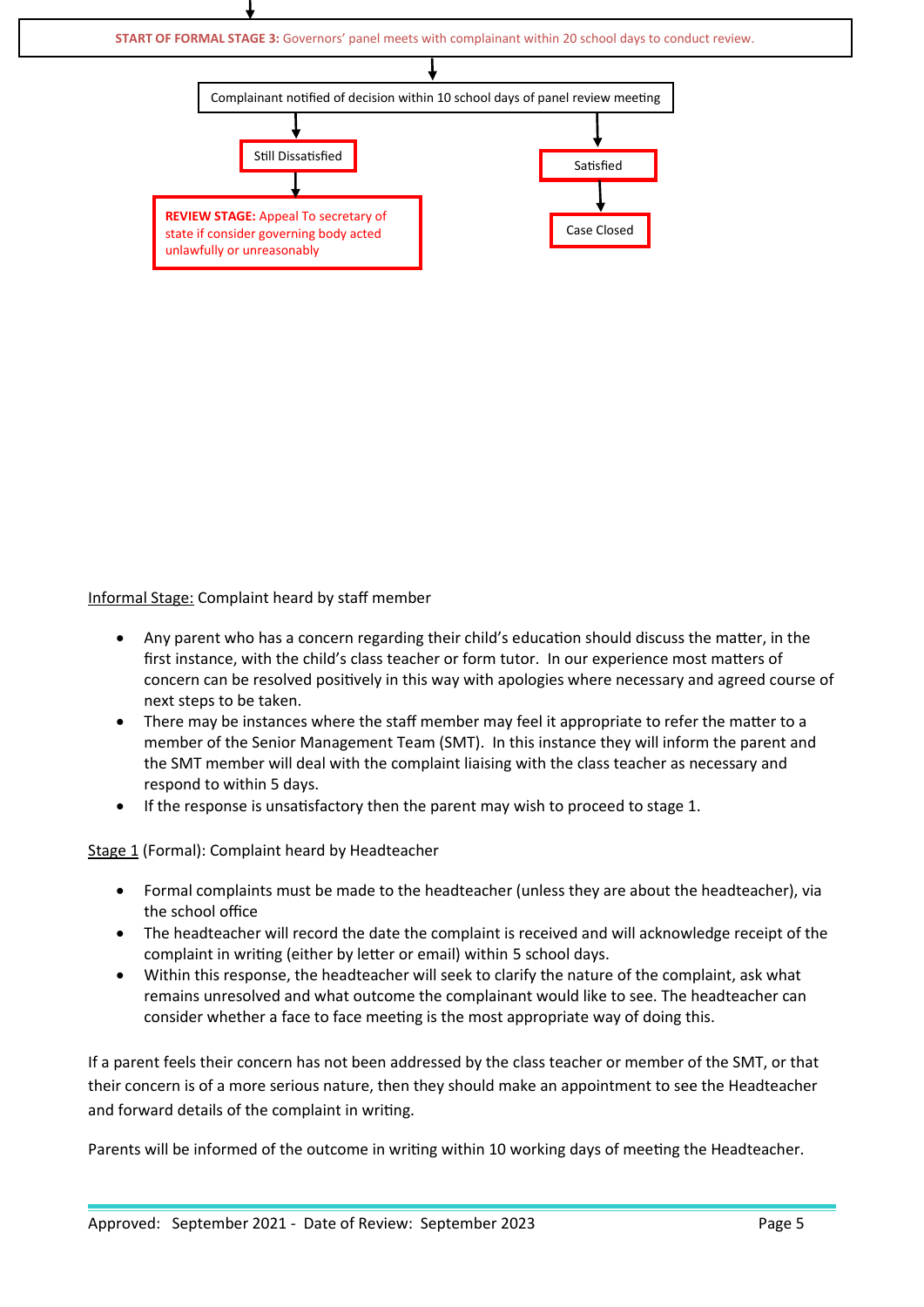*Note: The Headteacher may delegate the task of collating the information to another staff member but not the decision on the action to be taken.*

- During the investigation, the headteacher (or investigator) will:
	- $\circ$  Interview those involved in the matter and/or those complained of if necessary, allowing them to be accompanied if they wish.
	- $\circ$  keep a written record of any meetings/interviews in relation to their investigation.
- If the complaint centres on a pupil, we will talk to the pupil concerned and, where appropriate, others present at the time of the incident in question. We will normally talk to pupils with a parent or carer present, unless this would delay the investigation of a serious or urgent complaint, or where a pupil has specifically said that he or she would prefer the parent or carer not to be involved. In such circumstances, we will ensure that another member of staff, with whom the pupil feels comfortable, is present.
- At the conclusion of their investigation, the headteacher will provide a formal written response within 20 school days of the date of receipt of the complaint. If the headteacher is unable to meet this deadline, they will provide the complainant with an update and revised response date.
- The response will detail any actions taken to investigate the complaint and provide a full explanation of the decision made and the reason(s) for it. Where appropriate, it will include details of actions Rida High School will take to resolve the complaint.
- The headteacher will advise the complainant of how to escalate their complaint should they remain dissatisfied with the outcome of Stage 1.

If the complaint is about the headteacher, or a member of the governing body (including the Chair or Vice-Chair), a suitably skilled governor will be appointed to complete all the actions at Stage 1.

Complaints about the headteacher or member of the governing body must be made to the Proprietor, via the school office. This will be investigated and responded within 20 school days of the date of receipt of complaint

If the complaint is:

- jointly about the Chair and Vice Chair or
- the entire governing body or
- the majority of the governing body

Stage 1 will be considered by an independent investigator appointed by the Proprietor. At the conclusion of their investigation, the independent investigator will provide a formal written response.

Stage 2 (Formal): Complaint heard by Chair of Governors

- If the complainant are dissatisfied with the outcome of Stage 1 and wishes to take the matter further, they can escalate the complaint to stage 2- writing to the Chair of Governors to request that their complaint is considered further.
- The complaint must be made in writing stating the nature of the complaint and a summary of how the school has handled it so far, within 15 school days of receipt of the Stage 1 response. This should be addressed to the 'Chair of Governors'. He/she will record the date the complaint is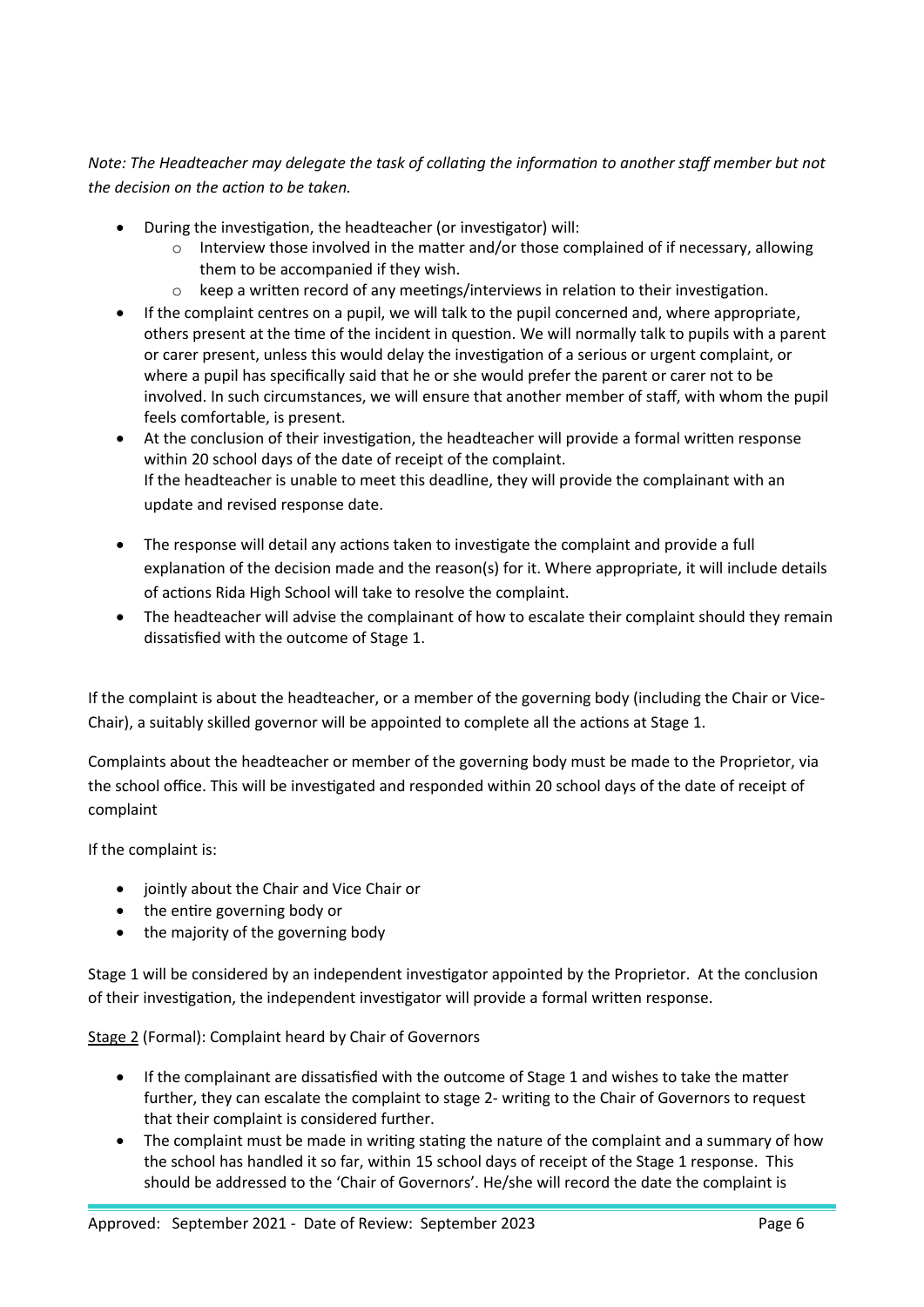received and acknowledge the receipt of the complaint in writing or by phone/email within 10 school days. Requests received outside of this time frame will only be considered if exceptional circumstances apply.

- Complainants will be informed of the outcome in writing within 15 days of when the Chair of Governors acknowledges the complaint.
- If the complaint is about the Chair of Governors, then complainants should write to the Proprietor.

Stage 3 (Formal): Complaint heard by the Governing Body Complaints Appeal Panel

- If the complainant is still not satisfied after stage 2 then they can escalate the matter to the GB Complaints Appeal Panel who will hear the complaint. The panel will comprise of nominated members of the GB and will be chaired by the Chair of the Governing Body, unless he / she has been involved in previous stages. In this instance the Vice Chair or another nominated governor will chair.
- The GB Appeals Panel is the last school based stage of the complaints process and is not convened merely to rubber stamp previous decisions. It is an impartial panel which does not consist of individuals who have had previous involvement in the process. It will consist of at least 3 people who are not directly involved in the matters detailed in the complaint. Individual complaints will not be heard by the whole GB at any stage, as this could compromise the impartiality of any panel set up for a disciplinary hearing against a member of staff following a serious complaint. One panel of members will be independent of the management and running of the school.

*Note: Complaints about staff conduct will not generally be handled under this complaints procedure. Complainants will be advised that any staff conduct complaints will be considered under staff disciplinary procedures, if appropriate, but outcomes will not be shared with them.* 

- The complaint must be made in writing within 10 school days of receipt of the Stage 2 response. Receipt of the complaint will be acknowledged in writing or by phone/email within 10 school days.
- The complainant will be informed of a date and time for a meeting. The aim will be to convene a meeting within 20 school days of receipt of the Stage 2 request. If this is not possible, the complainant will be provided an anticipated date and kept informed. If the complainant rejects the offer of three proposed dates, without good reason, the Chair will decide when to hold the meeting. It will then proceed in the complainant's absence on the basis of written submissions from both parties.
- The panel will decide whether to deal with the complaint by inviting parties to a meeting or through written representations, but in making their decision they will be sensitive to the complainant's needs.
- At this panel hearing the complainant may be accompanied by a relative or friend if they wish. Generally, we do not encourage either party to bring legal representatives to the panel meeting. However, there may be occasions when legal representation is appropriate
- Representatives from the media are not permitted to attend.
- At least 5 school days before the meeting, the Chair will:
	- $\circ$  confirm and notify the complainant of the date, time and venue of the meeting, ensuring that, if the complainant is invited, the dates are convenient to all parties and that the venue and proceedings are accessible
	- o request copies of any further written material to be submitted to the panel at least 5 school days before the meeting.
- Any written material will be circulated to all parties at least 5 school days before the date of the meeting. The panel will not normally accept, as evidence, recordings of conversations that were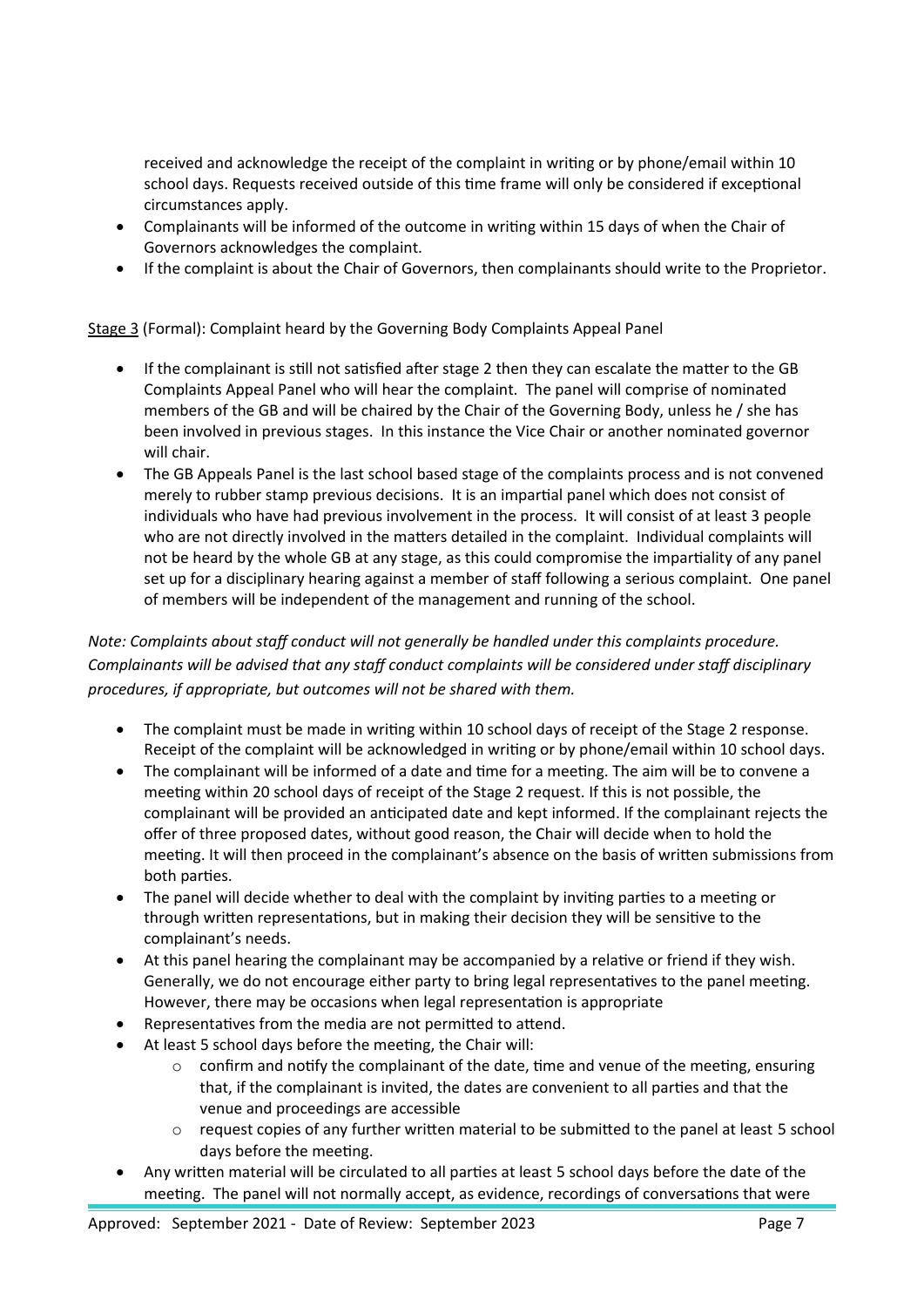obtained covertly and without the informed consent of all parties being recorded.

- The panel will also not review any new complaints at this stage or consider evidence unrelated to the initial complaint to be included. New complaints must be dealt with from Stage 1 of the procedure.
- The meeting will be held in private. Electronic recordings of meetings or conversations are not normally permitted unless a complainant's own disability or special needs require it.
- Prior knowledge and consent of all parties attending must be sought before meetings or conversations take place. Consent will be recorded in any minutes taken.

#### Remit of The Governing Body Complaints Appeal Panel

The panel will consider the complaint and all the evidence presented. The panel can:

- uphold the complaint in whole or in part.
- dismiss the complaint in whole or in part.

If the complaint is upheld in whole or in part, the panel will:

- decide on the appropriate action to be taken to resolve the complaint
- Recommend changes to the school's systems or procedures to ensure that problems of a similar nature do not recur.

The Chair of the Panel will provide the complainant and Rida Boys High School with a full explanation of their decision and the reason(s) for it, in writing, within 10 school days. The letter will include details of how to contact the Department for Education if they are dissatisfied with the way their complaint has been handled by Rida Boys High School and also explain if there are any further rights of appeal and, if so, to whom they need to be addressed.

If the complaint is:

- jointly about the Chair and Vice Chair or
- the entire governing body or
- the majority of the governing body

then complainants should write to the Proprietor.

The response will detail any actions taken to investigate the complaint and provide a full explanation of the decision made and the reason(s) for it. Where appropriate, it will include details of actions Rida Boys High School will take to resolve the complaint.

The response will also advise the complainant of how to escalate their complaint should they remain dissatisfied.

The copy of the decision and all matters relating to complaints will be also made available to the person complained about, if relevant and stored in the Complaints Folder so can be viewed by Head Teacher and Proprietor. In this folder a record of all complaints that are made, whether they are resolved following a formal procedure or proceed to a panel hearing and action taken by the school will be logged because of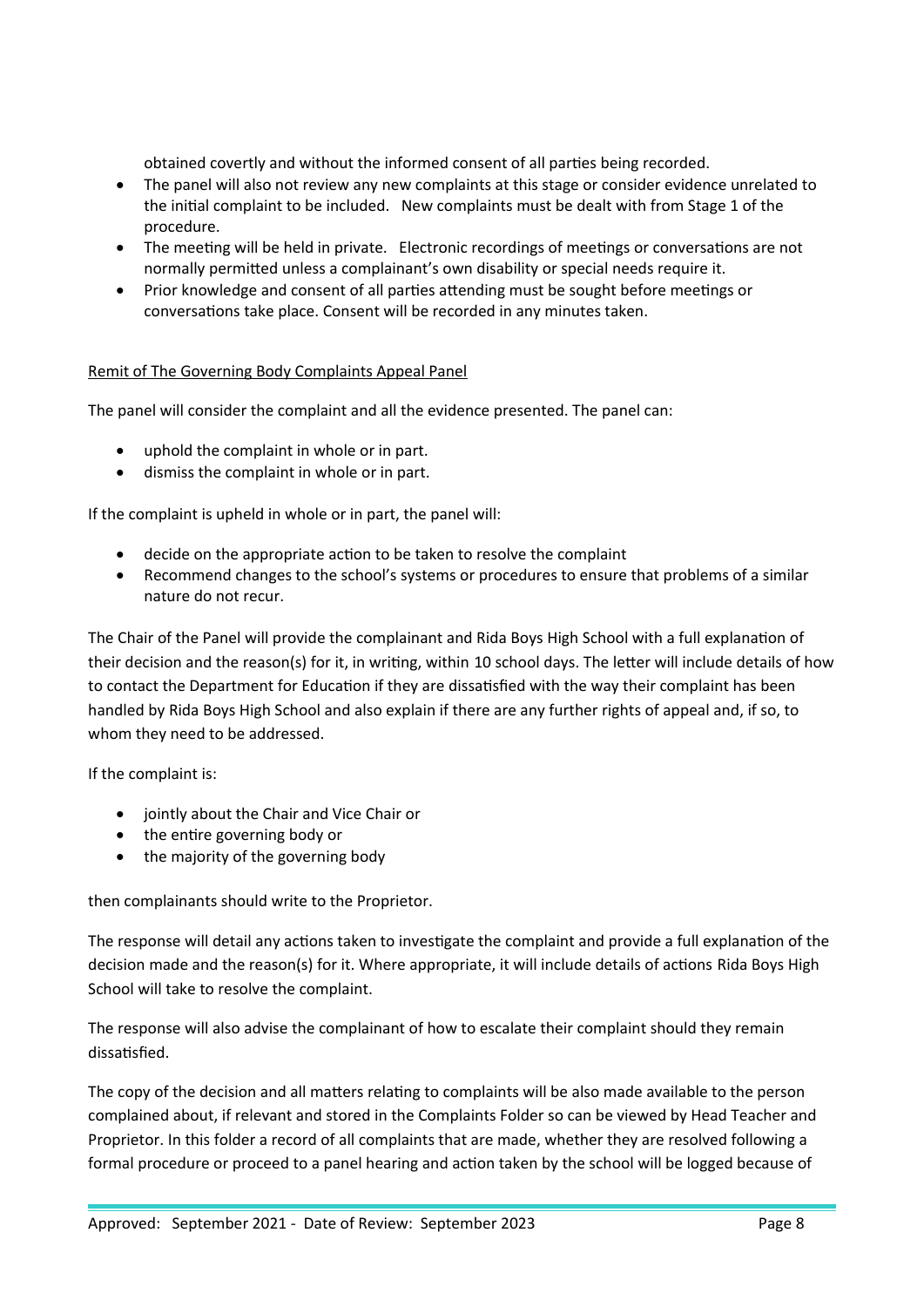those complaints. All these findings will be kept confident and stored in the Head Teacher's office and will be available on request from a regulatory body.

General Principles

- No governor will sit on a panel if he/she has had prior involvement.
- We will attempt to ensure that the panel consists of a cross section of the categories of governor and sensitive to the issues of race, gender and religious affiliation.
- At any stage throughout the complaints process the complainant may be accompanied or represented by a person of their choosing.
- The aim of the hearing, which needs to be held in private, will always be to resolve the complaint and achieve reconciliation between the school and the complainant.
- The panel Chair will ensure that the proceedings are as welcoming as possible.
- The panel will equal consideration to the views of the child as they do to an adult.
- It has to be recognised that the complainant might not be satisfied with the outcome if the hearing does not find in their favour.

#### **Next Steps**

If the complainant believes the school did not handle their complaint in accordance with the published complaints procedure or they acted unlawfully or unreasonably in the exercise of their duties under education law, they can contact the Secretary of State for Education at the Department for Education (DfE) after they have completed Stage 3.

The Department for Education will not normally reinvestigate the substance of complaints or overturn any decisions made by Rida Boys High School. They will consider whether the School has adhered to education legislation and any statutory policies connected with the complaint.

The complainant can refer their complaint to the Department for Education online at: [www.education.gov.uk/contactus](http://www.education.gov.uk/contactus), by telephone on: 0370 000 2288 or by writing to:

The School Complaints Unit (SCU):

Department for Education

2nd Floor, Piccadilly Gate

Manchester, M1 2WD

#### **Summary of the Complaints Process**

**Informal Stage** - Complaint heard by staff member

 $\checkmark$  Ensure complaints coordinator informed of outcome.

If not resolved, then escalate to **Stage 1** – Complaint heard by Headteacher.

- $\checkmark$  Acknowledge receipt of complaint;
- $\checkmark$  Write to complainant with outcome of investigation within 20 working days of receipt of complain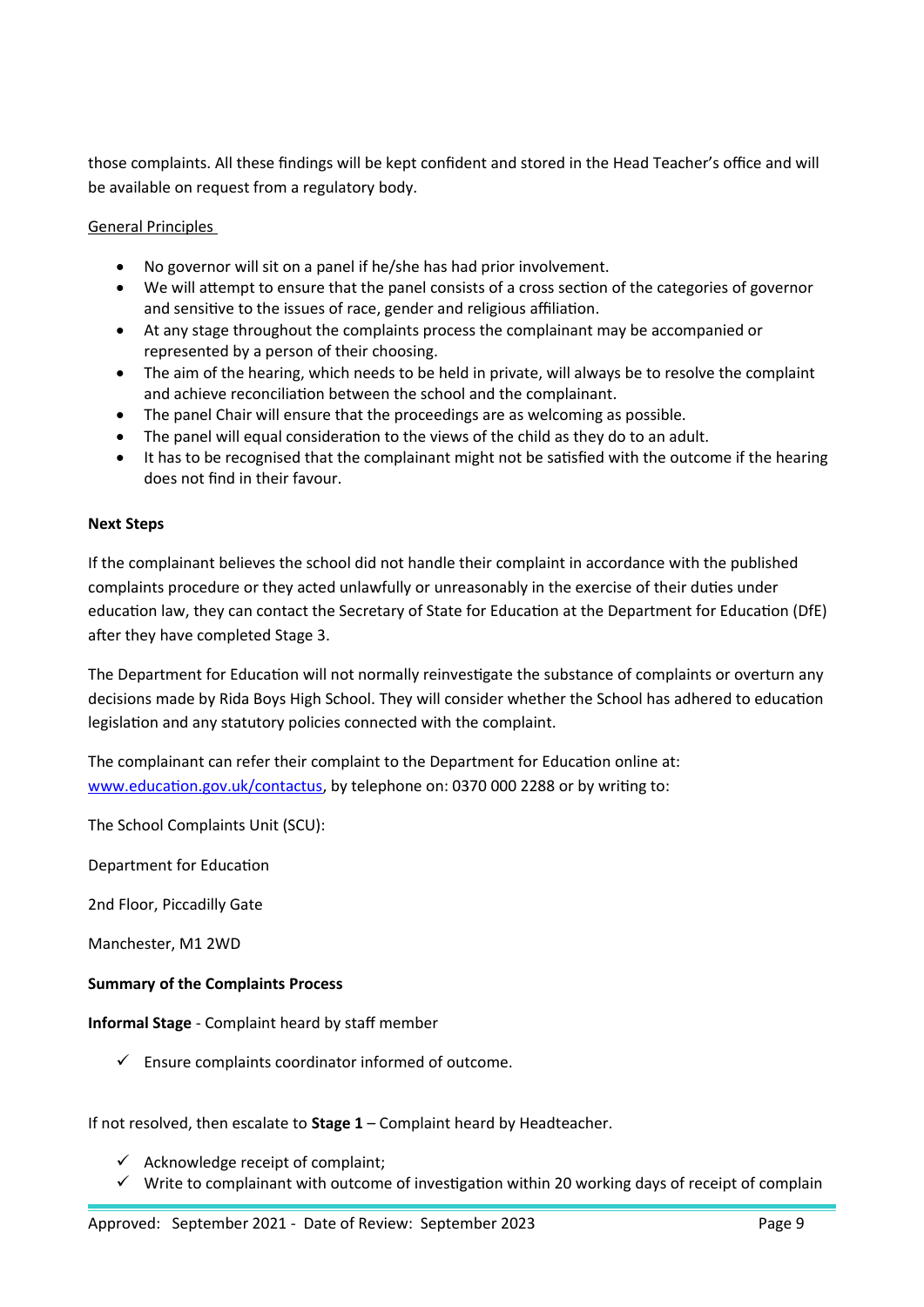- $\checkmark$  Ensure complaints co-ordinator informed of outcome;
- $\checkmark$  Offer escalation to Stage 2 if dissatisfied.

If not resolved, then escalate to **Stage 2** - Complaint heard by Chair of Governors.

- $\checkmark$  Acknowledge receipt of complaint in writing or by phone;
- $\checkmark$  Write to complainant with outcome of investigation within 15 days of when the Chair of Governors acknowledges the complaint;
- $\checkmark$  Ensure complaints co-ordinator informed of outcome;
- $\checkmark$  Offer escalation to Stage 3 if dissatisfied.

If not resolved, then escalate to **Stage 3** - Governor's complaints panel meeting arranged.

- $\checkmark$  Issue letter inviting complainant to meet;
- $\checkmark$  Issue letter confirming panel decision as per the agreed timescales;
- $\checkmark$  Ensure complaints co-ordinator informed of outcome.

Advise of escalation route to the Secretary of State for Education.

#### **Annexe C (I) Complaint Form**

Please complete and return to Zubair Patel (Headteacher) who will acknowledge receipt and explain what action will be taken.

**Your name:**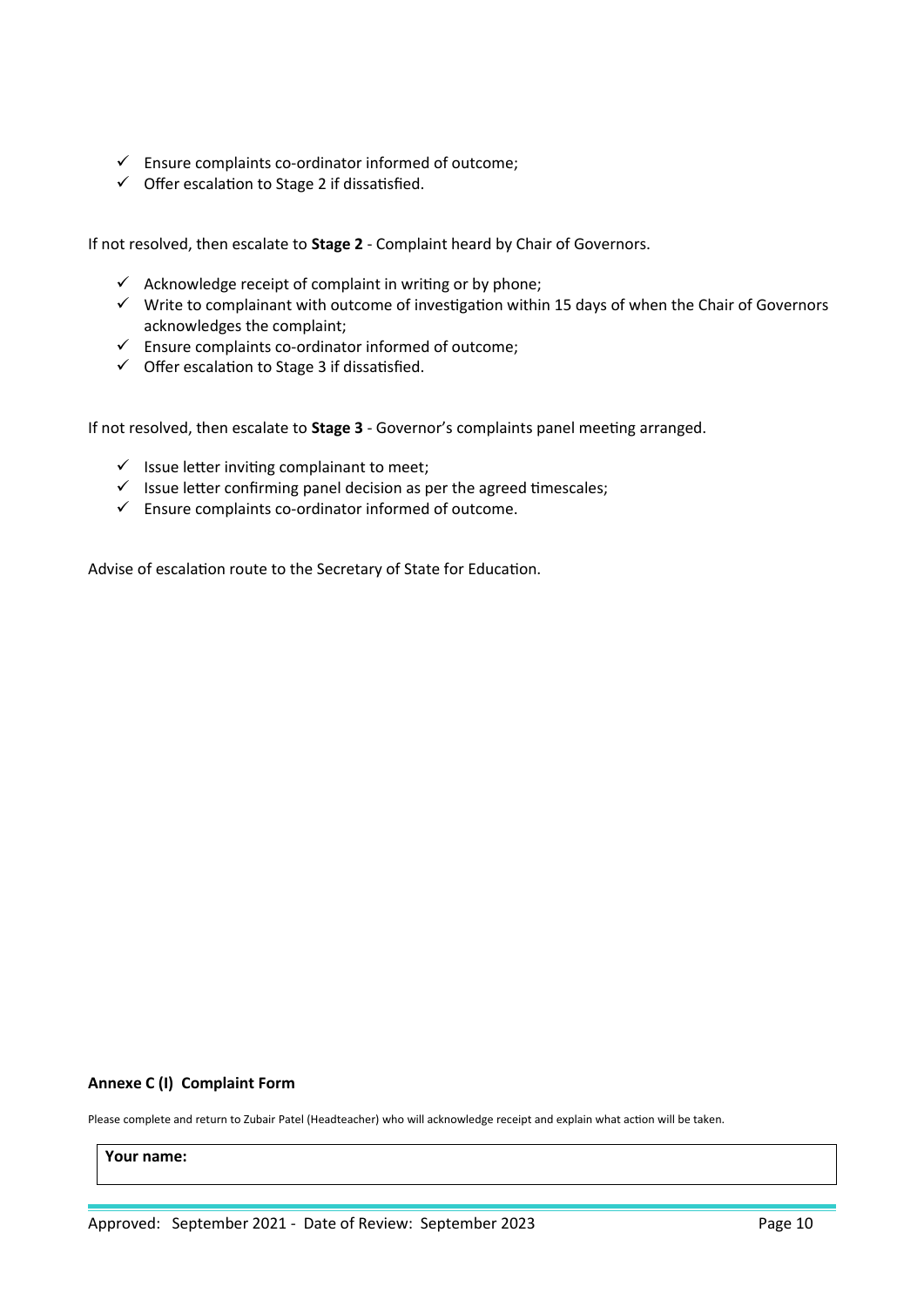| Pupil's name (if relevant): |                                                              |                                                                   |                                  | Your relationship to the pupil (if relevant):                                                     |
|-----------------------------|--------------------------------------------------------------|-------------------------------------------------------------------|----------------------------------|---------------------------------------------------------------------------------------------------|
|                             |                                                              |                                                                   |                                  |                                                                                                   |
|                             |                                                              |                                                                   |                                  |                                                                                                   |
| <b>Address:</b>             |                                                              |                                                                   | Postcode:                        |                                                                                                   |
| Day time telephone number:  |                                                              |                                                                   | <b>Evening telephone number:</b> |                                                                                                   |
|                             |                                                              |                                                                   |                                  | Please give details of your complaint, including whether you have spoken to anybody at the school |
| about it.                   |                                                              |                                                                   |                                  |                                                                                                   |
|                             |                                                              |                                                                   |                                  |                                                                                                   |
|                             |                                                              |                                                                   |                                  |                                                                                                   |
|                             |                                                              |                                                                   |                                  |                                                                                                   |
|                             |                                                              |                                                                   |                                  |                                                                                                   |
|                             |                                                              |                                                                   |                                  |                                                                                                   |
|                             |                                                              | What actions do you feel might resolve the problem at this stage? |                                  |                                                                                                   |
|                             |                                                              |                                                                   |                                  |                                                                                                   |
|                             |                                                              |                                                                   |                                  |                                                                                                   |
|                             |                                                              |                                                                   |                                  |                                                                                                   |
|                             |                                                              |                                                                   |                                  |                                                                                                   |
|                             |                                                              |                                                                   |                                  |                                                                                                   |
|                             |                                                              |                                                                   |                                  |                                                                                                   |
|                             |                                                              |                                                                   |                                  |                                                                                                   |
|                             | Are you attaching any paperwork? If so, please give details. |                                                                   |                                  |                                                                                                   |
|                             |                                                              |                                                                   |                                  |                                                                                                   |
|                             |                                                              |                                                                   |                                  |                                                                                                   |
|                             |                                                              |                                                                   |                                  |                                                                                                   |
|                             |                                                              |                                                                   |                                  |                                                                                                   |
|                             |                                                              |                                                                   |                                  |                                                                                                   |
|                             |                                                              |                                                                   |                                  |                                                                                                   |
| Signature:                  |                                                              |                                                                   | Date:                            |                                                                                                   |
|                             |                                                              |                                                                   |                                  |                                                                                                   |
| <b>Official use</b>         |                                                              | Date acknowledgement sent:                                        |                                  |                                                                                                   |
| By who:                     |                                                              | Complaint referred to:                                            |                                  | Date:                                                                                             |

# **Annexe C (I) FORMAL STAGE : To be filled in by complainant**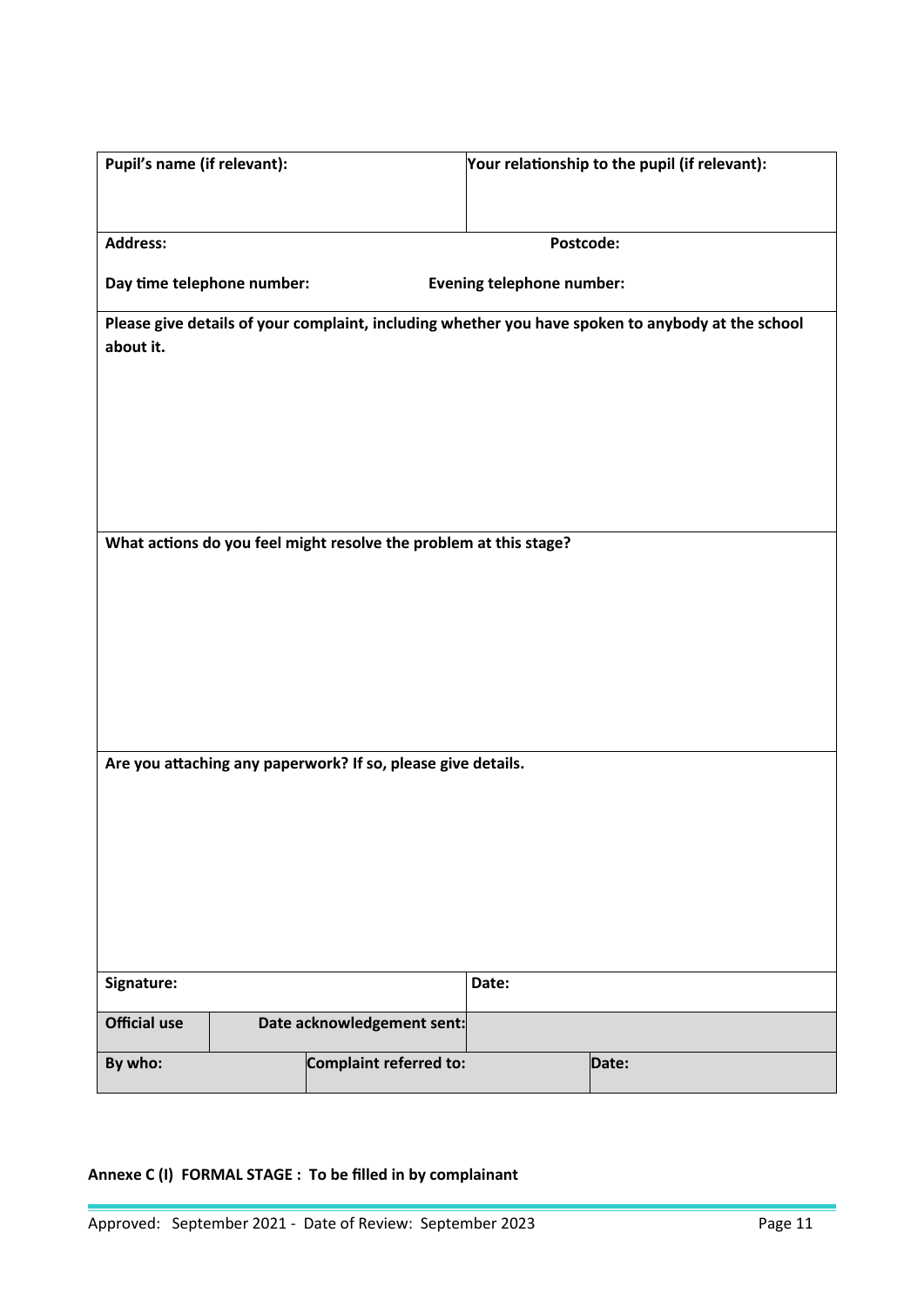# **School Complaints Recording Form Complaints / Feedback form**

| <b>Personal Details:</b>                                                                       |  |  |  |
|------------------------------------------------------------------------------------------------|--|--|--|
| Name:                                                                                          |  |  |  |
| Address:                                                                                       |  |  |  |
| Postcode:                                                                                      |  |  |  |
|                                                                                                |  |  |  |
| Email address                                                                                  |  |  |  |
| If applicable, name of child(ren) and year at school                                           |  |  |  |
|                                                                                                |  |  |  |
| Your relationship to the school, e.g. parent, carer, neighbour, member of the public, student: |  |  |  |
|                                                                                                |  |  |  |
|                                                                                                |  |  |  |

Please give details of your complaint:

What action, if any, have you already taken to try and resolve your concern? Who did you speak to, when and what was the response?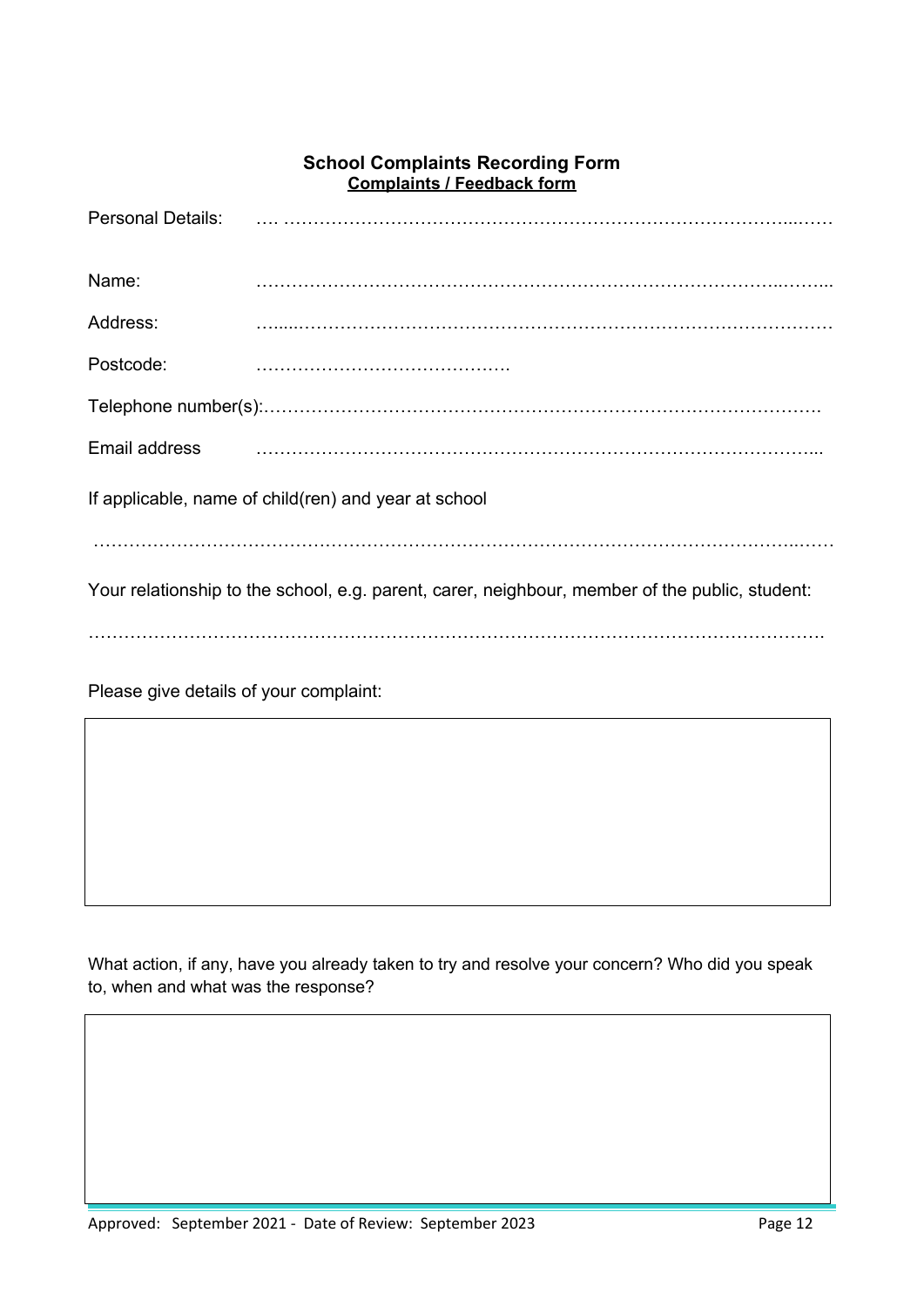What actions do you feel might resolve the problem at this stage?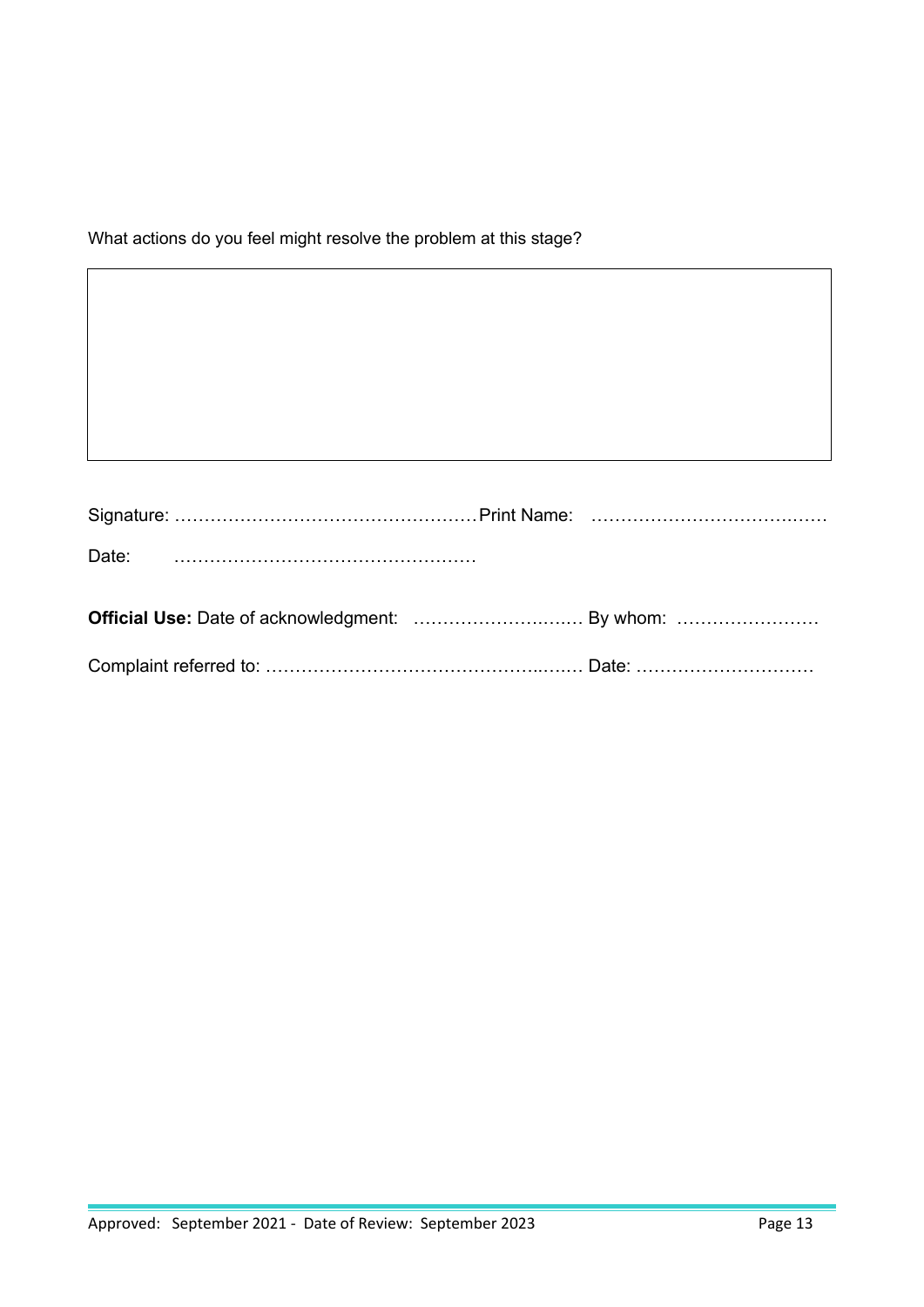# **Annexe C (II) Schools Complaints Outcome Log**

| Address:                                             |  |  |
|------------------------------------------------------|--|--|
| Post Code:                                           |  |  |
|                                                      |  |  |
| If applicable, name of child(ren) and year at school |  |  |
|                                                      |  |  |
|                                                      |  |  |

*Please ensure this log is passed on to the governor responsible for dealing with this complaint*

| Brief details of the complaint:             |  |  |
|---------------------------------------------|--|--|
| What stage has this complaint been through? |  |  |
| Informal stage 1:                           |  |  |
| Informal 2                                  |  |  |

Brief details of what steps were taken by the school at the Informal stage(s)

# **Formal stage**

What action(s) have been taken by the school to try and resolve the complaint?

Action taken by .........................................................................................................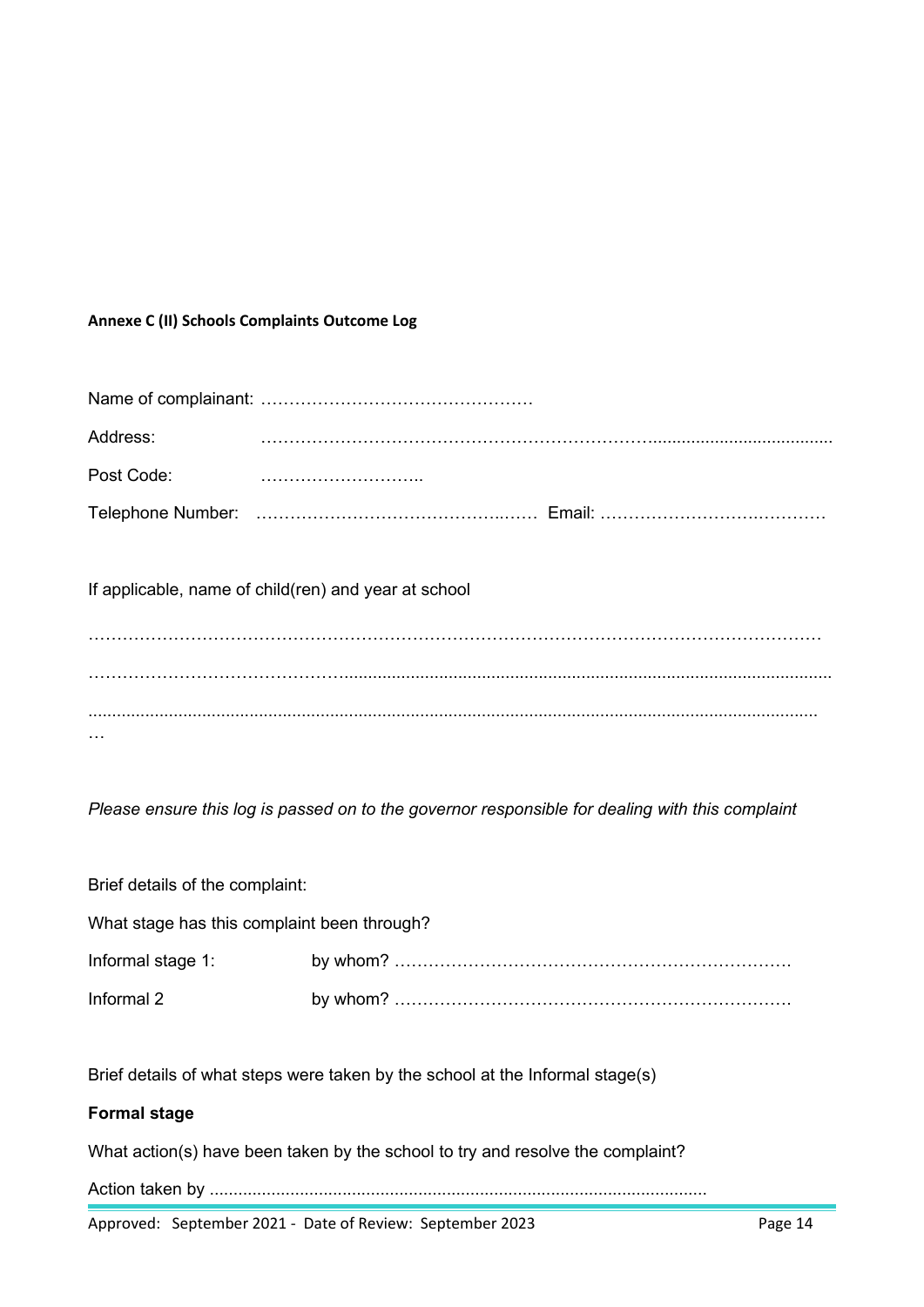Details of final outcome:

| Has the complainant been closed?     |  | Yes at what stage: |        |  |
|--------------------------------------|--|--------------------|--------|--|
|                                      |  | No.                |        |  |
| If No has this moved to Review stage |  |                    | Yes/No |  |
| Signature:                           |  |                    |        |  |
| Date:                                |  |                    |        |  |

**Annexe D Model Complaint Closure Letter – Stage 2**

*Please Note: letters should be sent out on School Letter Headed paper*

Dear Mr and Mrs X,

# **FORMAL STAGE 1 COMPLAINT ABOUT Y AND SCHOOL Z**

Thank you for your letter dated…………. From your letter(s) it is clear that you are still unhappy with the situation. As a result I have decided to have the matter investigated as part of formal stage one of the school's complaints procedure.

You complain that:

# *summary of complaint to be stated. State each point separately.*

I have completed my investigation and can offer the following response(s) on each of the points you have raised.

1. Concerning your complaint that ….

2. Concerning your complaint that ….

It is important that you are clear about what action the school has taken at each stage of the process so far:

Informal stage

#### *State what action was taken in response and the outcome of this.*

Formal stage one

# *State what investigative action was taken in response and the outcome of this, including any remedial action to be taken if complaint is upheld.*

I hope this response answers your concerns. Please let me know if you wish me to clarify any points.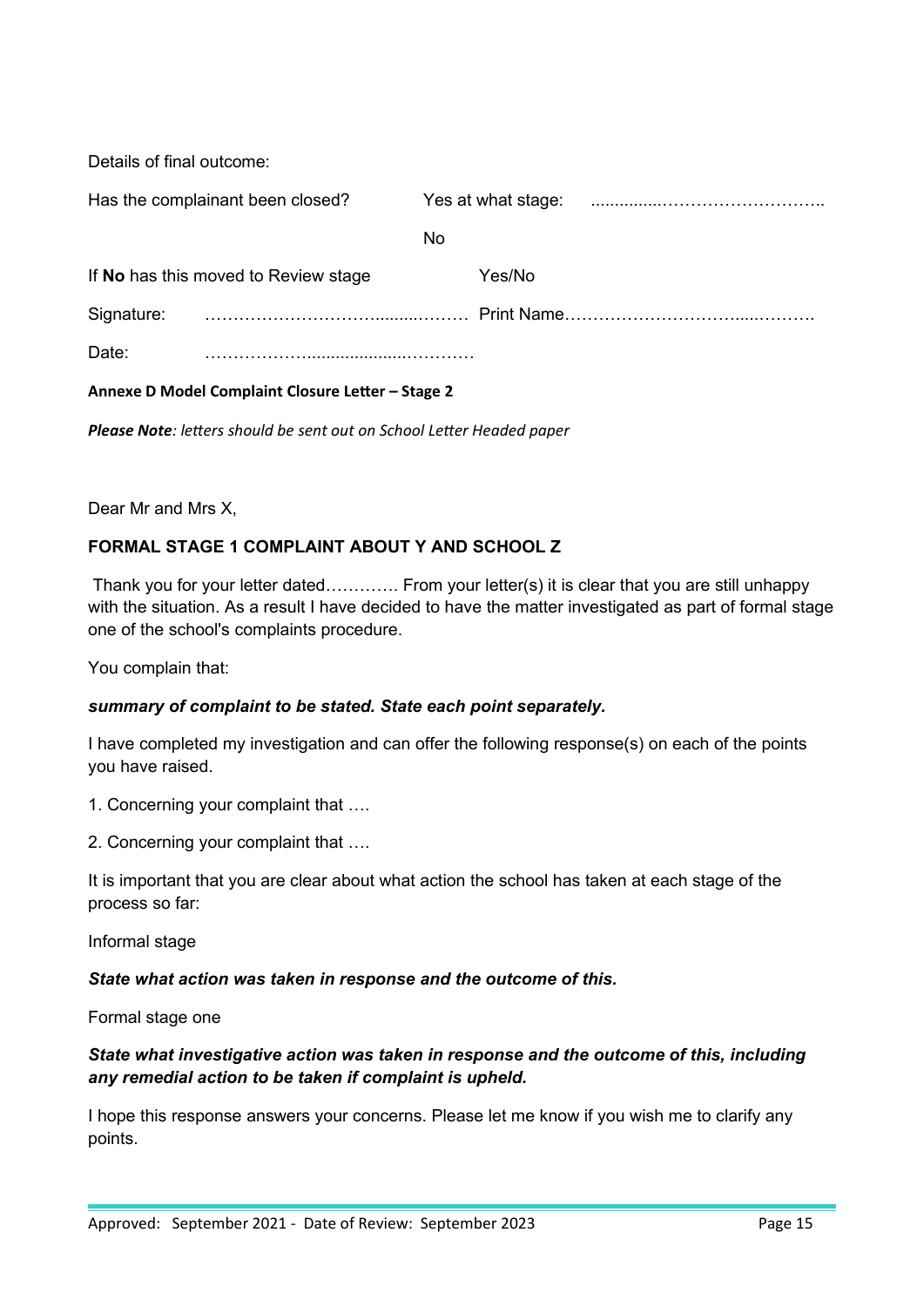In the meantime, if you are still not satisfied with my reply, there is a further stage of the complaints procedure that you can follow. This formal stage two is a review by a panel of governors who will look at the way in which your complaint has been dealt with. The panel will not, however, rehear the whole case.

To go to the next formal stage two, you should write to the chair of governors within 15 days of the receipt of this letter, giving your reasons why you wish to take your complaint further. If you are still not satisfied with the results of formal stage two (panel of governors outcome), you can complain to the Secretary of State for Education who will consider how your complaint has been handled.

Yours sincerely,

#### **Annexe E Model Complaint Closure Letter – Stage Three**

*Please Note: letters should be sent out on School Letter Headed paper*

Dear Mrs and Mrs ..............

# **FORMAL STAGE 2 COMPLAINT ABOUT Y AND SCHOOL Z**

The panel met on ...,,,,,,,,,,date.............to hear your appeal regarding your complaint which can be summarised as follows:

# *That so and so/the school did/said/did not,…*

#### **Legal or administrative background**

*State any legal or administrative background to the case, including any legislation relevant to the investigation.*

# **The investigation**

*Set out the key facts about the complaint, the findings and conclusions from the formal stage one investigation, and any continuing concerns.* 

# **Conclusion**

*Set out the findings of the panel*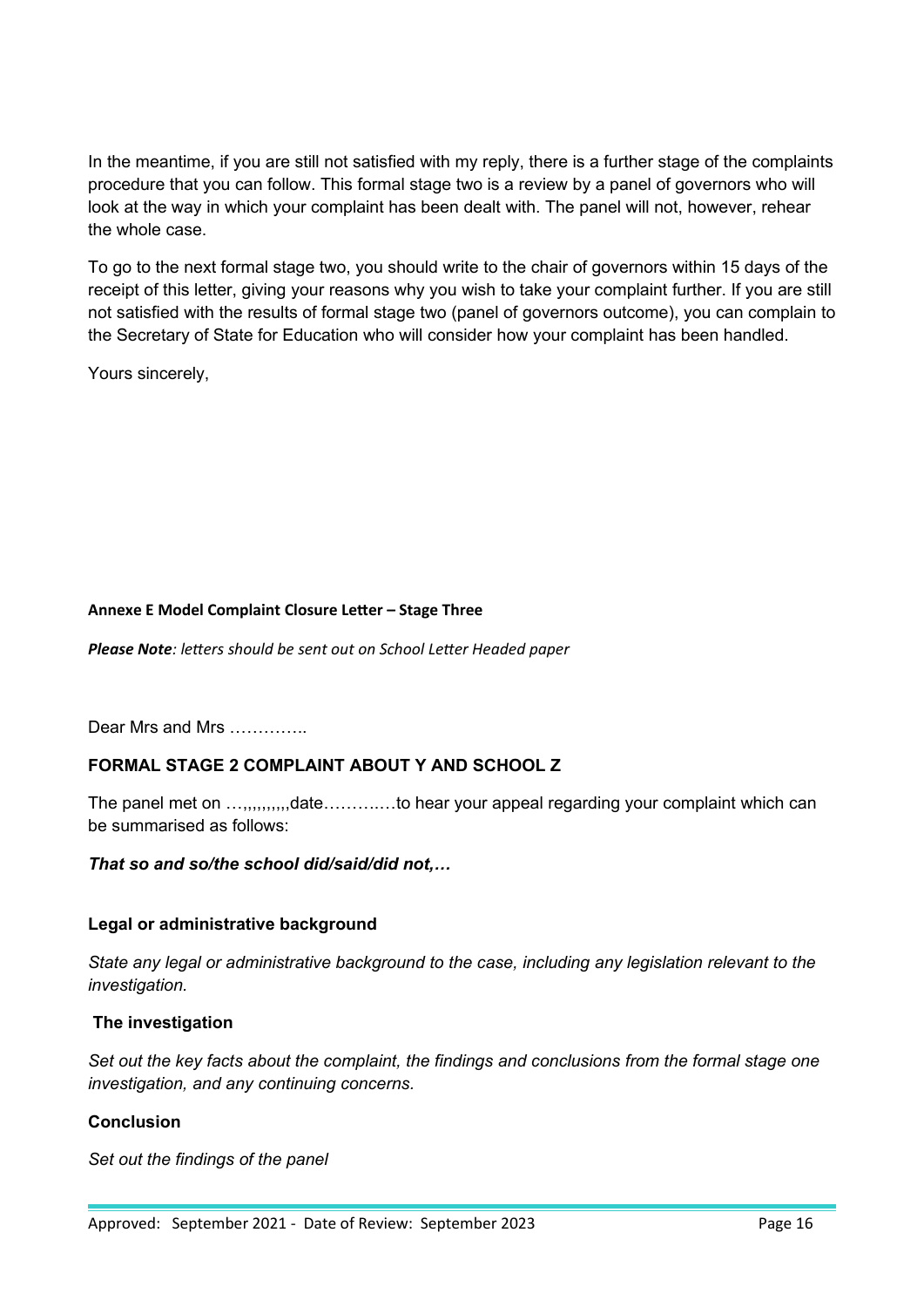# **Panel decision**

*Outcome of the decision* 

Please let me know if you wish me to clarify any points for you.

In the meantime, if you remain dissatisfied with the way in which your complaint has been dealt with, you can contact the Secretary of State for Education through the DfE website www.education.gov.uk or by writing to the following address:

The School Complaints Unit (SCU)

Department for Education

Piccadilly Gate

Store Street

Manchester M1 2WD

Yours sincerely

# **Appendix (i)**

# **Complaints which are subject to statutory procedures**

This procedure covers all complaints about any provision of community facilities or services by Rida Boys' High School other than complaints that are dealt with under other statutory procedures, including those listed below.

| <b>Exceptions</b>                                                                                                                   | Who to contact                                                                                                                                                                                                                                                                             |
|-------------------------------------------------------------------------------------------------------------------------------------|--------------------------------------------------------------------------------------------------------------------------------------------------------------------------------------------------------------------------------------------------------------------------------------------|
| Admissions to schools<br>Statutory assessments of Special<br>٠<br><b>Educational Needs</b><br>School re-organisation proposals<br>٠ | Concerns about admissions, statutory assessments of Special<br>Educational Needs, or school re-organisation proposals should<br>be raised with kirklees admissions team and kirklees SEN<br>department.                                                                                    |
| Matters likely to require a<br>$\bullet$<br>Child Protection Investigation                                                          | Complaints about child protection matters are handled under<br>our child protection and safeguarding policy and in<br>accordance with relevant statutory guidance.<br>If you have serious concerns, you may wish to contact the<br>local authority designated officer (LADO) who has local |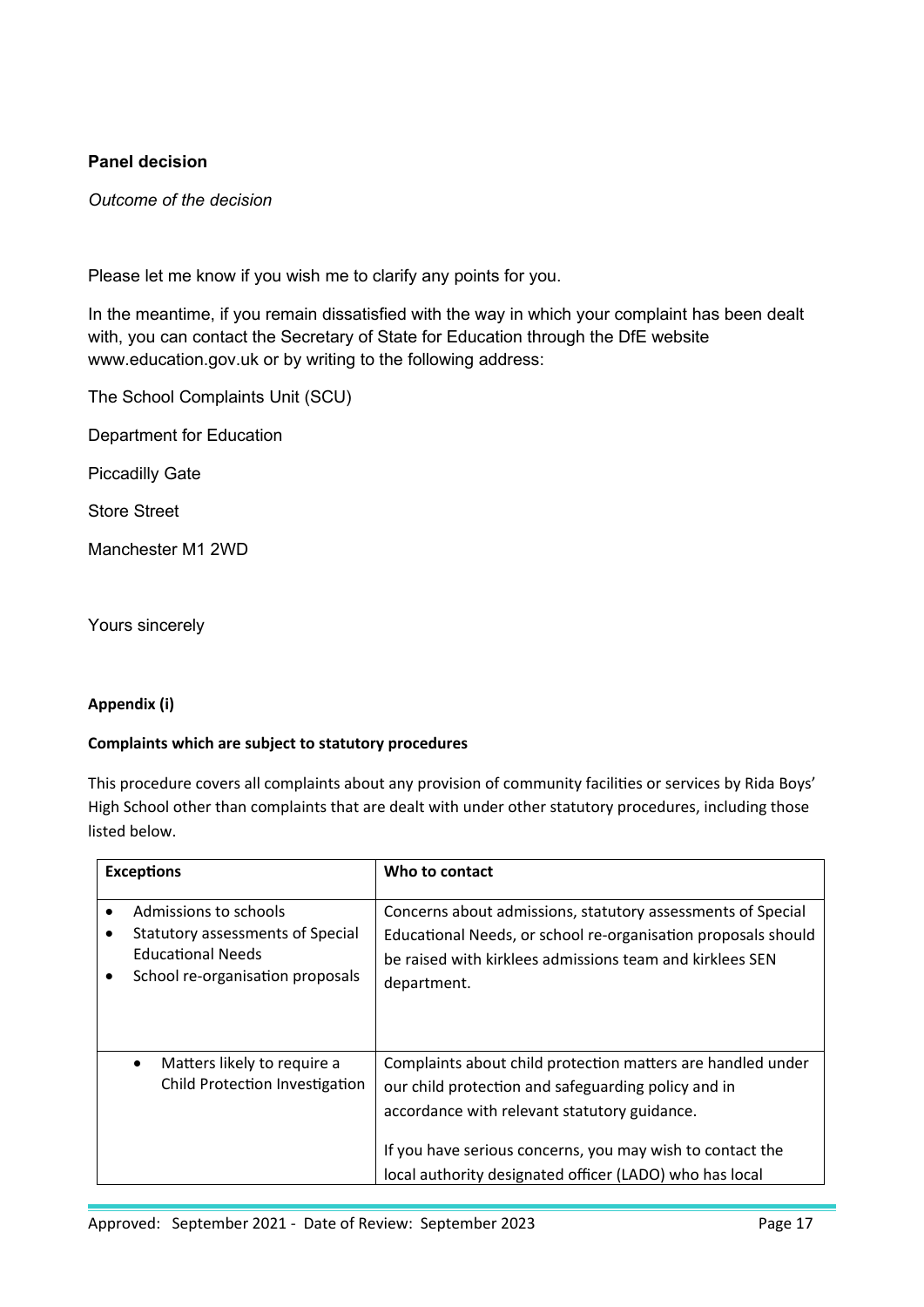|                                          | responsibility for safeguarding or the Multi-Agency           |
|------------------------------------------|---------------------------------------------------------------|
|                                          | Safeguarding Hub (MASH). 01484 456848                         |
| Exclusion of children from<br>$\bullet$  | Further information about raising concerns about exclusion    |
| school*                                  | can be found at:                                              |
|                                          |                                                               |
|                                          | www.gov.uk/school-discipline-exclusions/exclusions.           |
|                                          | *complaints about the application of the behaviour policy can |
|                                          | be made through the school's complaints procedure.            |
|                                          | http://www.ridaschools.org.uk/wp-content/uploads/2019/02      |
|                                          | /2018-RHS-Behaviour-Policy-FINAL.pdf                          |
| Whistleblowing                           | We have an internal whistleblowing procedure for all our      |
|                                          | employees, including temporary staff and contractors.         |
|                                          | The Secretary of State for Education is the prescribed person |
|                                          | for matters relating to education for whistleblowers in       |
|                                          | education who do not want to raise matters direct with their  |
|                                          | employer. Referrals can be made at:                           |
|                                          | www.education.gov.uk/contactus.                               |
|                                          | Volunteer staff who have concerns about our school should     |
|                                          | complain through the school's complaints procedure. You       |
|                                          | may also be able to complain direct to the LA or the          |
|                                          | Department for Education (see link above), depending on the   |
|                                          | substance of your complaint.                                  |
| Staff grievances                         | Complaints from staff will be dealt with under the school's   |
|                                          | internal grievance procedures.                                |
| Staff conduct                            | Complaints about staff will be dealt with under the school's  |
|                                          | internal disciplinary procedures, if appropriate.             |
|                                          | Complainants will not be informed of any disciplinary action  |
|                                          | taken against a staff member as a result of a complaint.      |
|                                          | However, the complainant will be notified that the matter is  |
|                                          | being addressed.                                              |
| Complaints about services                | Providers should have their own complaints procedure to deal  |
| provided by other providers who          | with complaints about service. Please contact them direct.    |
| may use school premises or<br>facilities |                                                               |
| National Curriculum - content            | Please contact the Department for Education at:               |
|                                          | www.education.gov.uk/contactus                                |
|                                          |                                                               |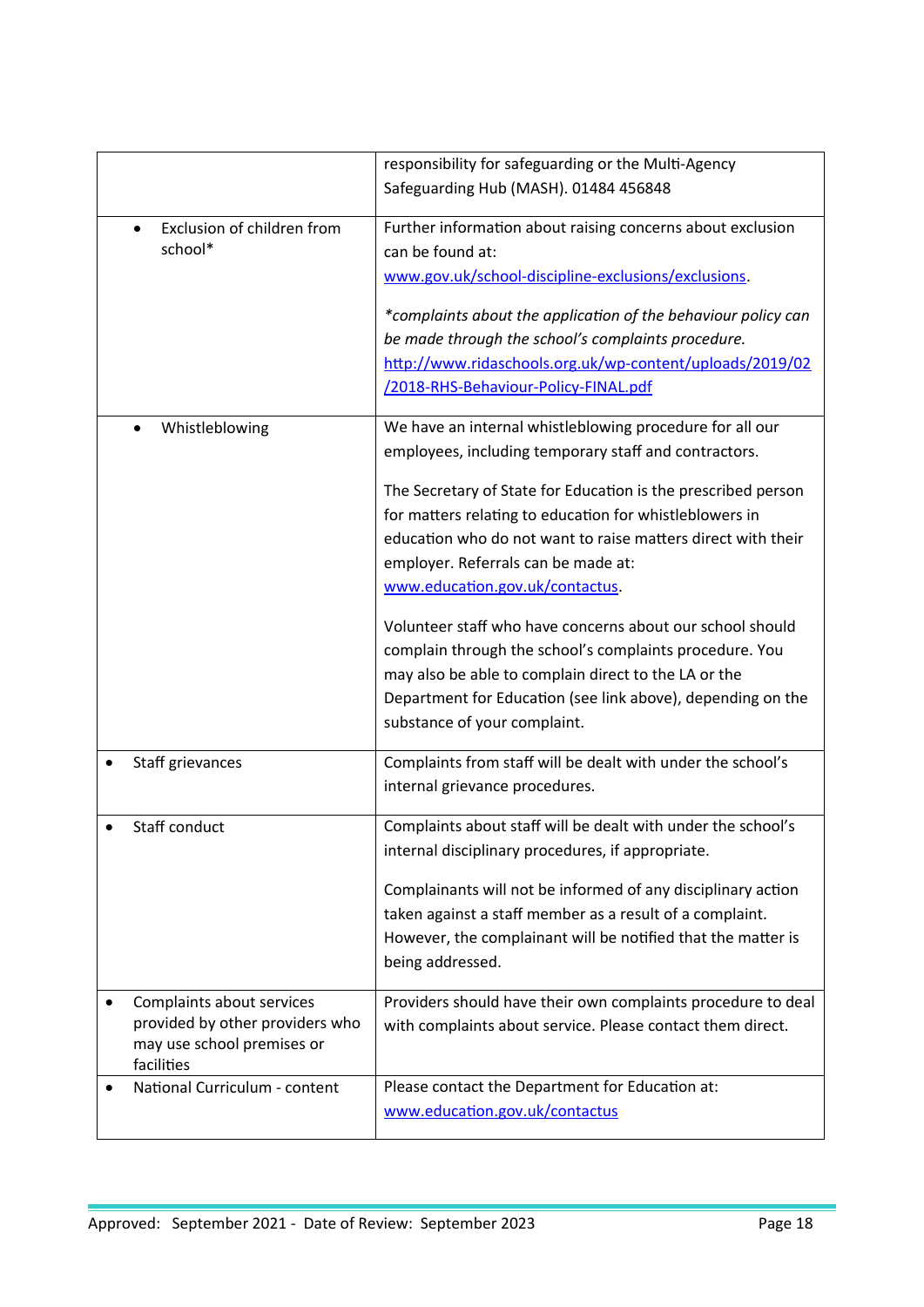If other bodies are investigating aspects of the complaint, for example the police, local authority (LA) safeguarding teams or Tribunals, this may impact on our ability to adhere to the timescales within this procedure or result in the procedure being suspended until those public bodies have completed their investigations.

If a complainant commences legal action against Rida Boys High School in relation to their complaint, we will consider whether to suspend the complaints procedure in relation to their complaint until those legal proceedings have concluded.

#### **Appendix (ii)**

#### **Sample Policy for Unreasonable Complainants**

This policy can also be adapted to manage unreasonable or persistent contact not directly associated with, or resulting from, formal complaints.

Rida Boys High School is committed to dealing with all complaints fairly and impartially, and to providing a high quality service to those who complain. We will not normally limit the contact complainants have with our school. However, we do not expect our staff to tolerate unacceptable behaviour and will take action to protect staff from that behaviour, including that which is abusive, offensive or threatening.

Rida Boys High School defines unreasonable behaviour as that which hinders our consideration of complaints because of the frequency or nature of the complainant's contact with the school, such as, if the complainant:

• Refuses to articulate their complaint or specify the grounds of a complaint or the outcomes sought by raising the complaint, despite offers of assistance.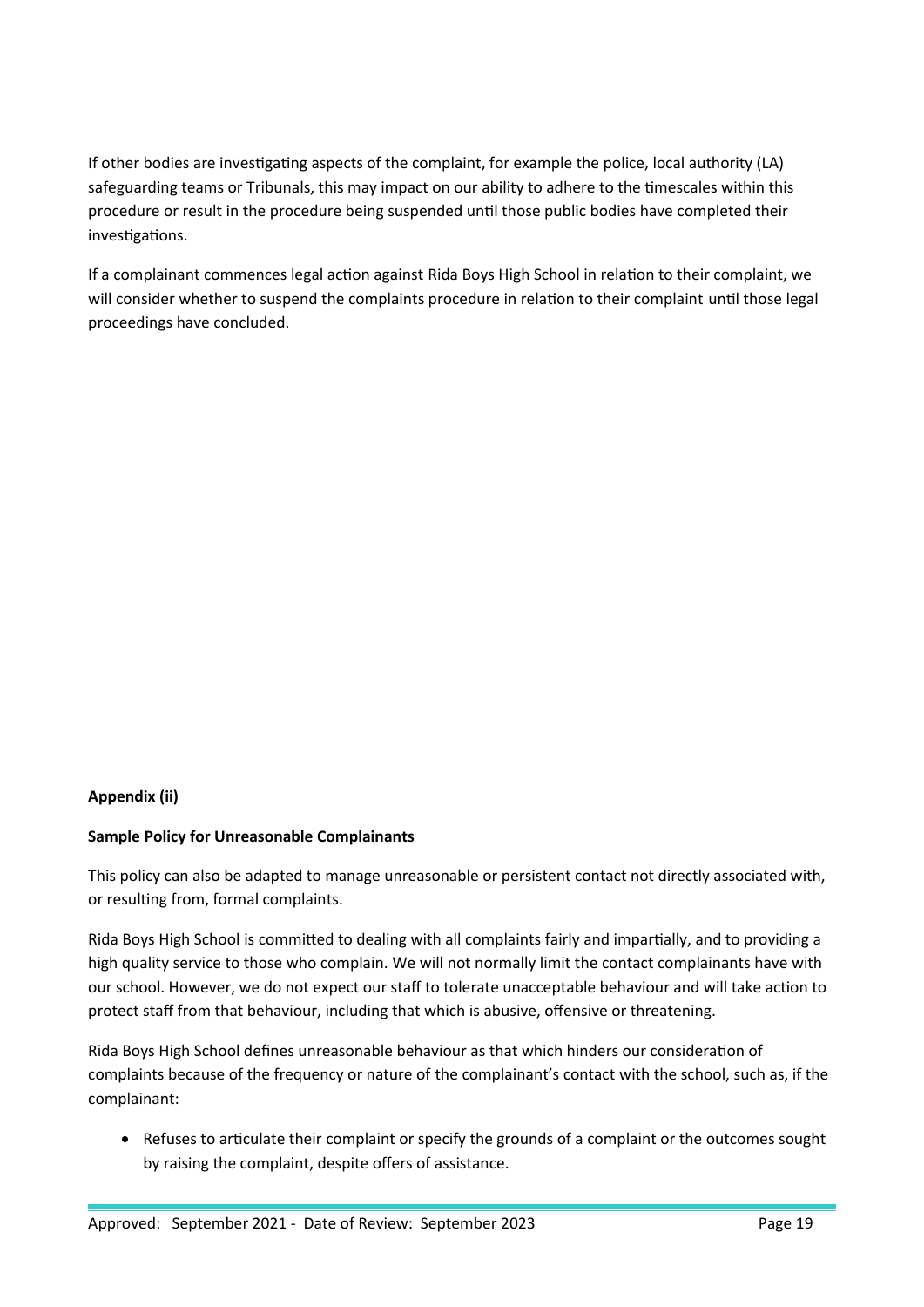- Refuses to co-operate with the complaints investigation process.
- Refuses to accept that certain issues are not within the scope of the complaints procedure
- Insists on the complaint being dealt with in ways which are incompatible with the complaints procedure or with good practice.
- Introduces trivial or irrelevant information which they expect to be taken into account and commented on.
- Raises large numbers of detailed but unimportant questions, and insists they are fully answered, often immediately and to their own timescales.
- Makes unjustified complaints about staff who are trying to deal with the issues, and seeks to have them replaced.
- Changes the basis of the complaint as the investigation proceeds.
- Repeatedly makes the same complaint (despite previous investigations or responses concluding that the complaint is groundless or has been addressed).
- Refuses to accept the findings of the investigation into that complaint where the school's complaint procedure has been fully and properly implemented and completed including referral to the Department for Education.
- Seeks an unrealistic outcome.
- Makes excessive demands on school time by frequent, lengthy and complicated contact with staff regarding the complaint in person, in writing, by email and by telephone while the complaint is being dealt with.
- Uses threats to intimidate.
- Uses abusive, offensive or discriminatory language or violence.
- Knowingly provides falsified information.
- Publishes unacceptable information on social media or other public forums.

Complainants should try to limit their communication with the school that relates to their complaint, while the complaint is being progressed. It is not helpful if repeated correspondence is sent (either by letter, phone, email or text), as it could delay the outcome being reached.

Whenever possible, the Headteacher or Chair of Governors will discuss any concerns with the complainant informally before applying an '*unreasonable'* marking.

If the behaviour continues, the Head teacher will write to the complainant explaining that their behaviour is unreasonable and ask them to change it. For complainants who excessively contact Rida Boys' High School causing a significant level of disruption, we may specify methods of communication and limit the number of contacts in a communication plan. This will be reviewed after six months.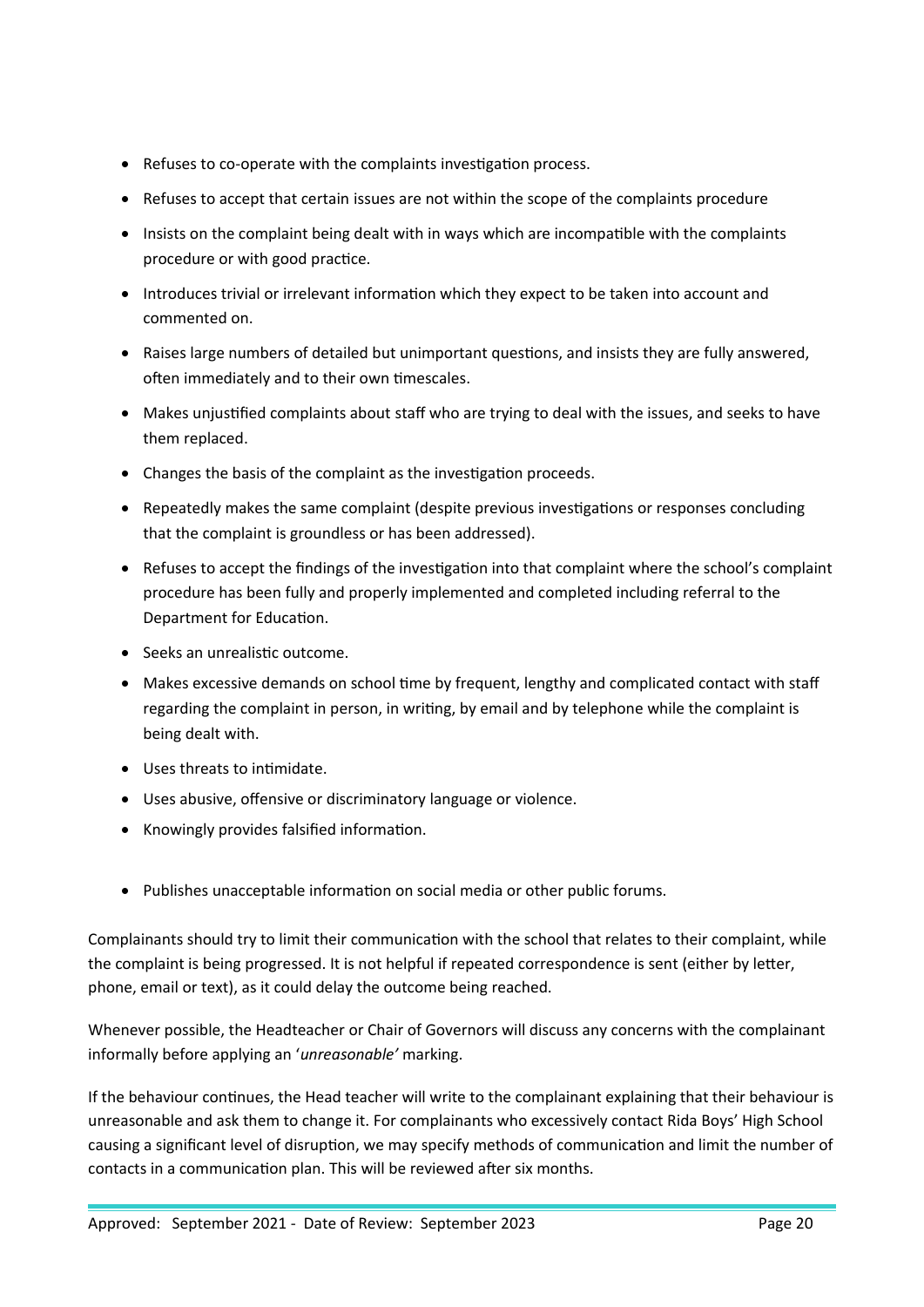In response to any serious incident of aggression or violence, we will immediately inform the police and communicate our actions in writing. This may include barring an individual from Rida Boys High School.

# **Appendix (iii)**

#### **Roles and Responsibilities**

#### **Complainant**

The complainant will receive a more effective response to the complaint if they:

- Explain the complaint in full as early as possible
- Co-operate with the school in seeking a solution to the complaint
- Respond promptly to requests for information or meetings or in agreeing the details of the complaint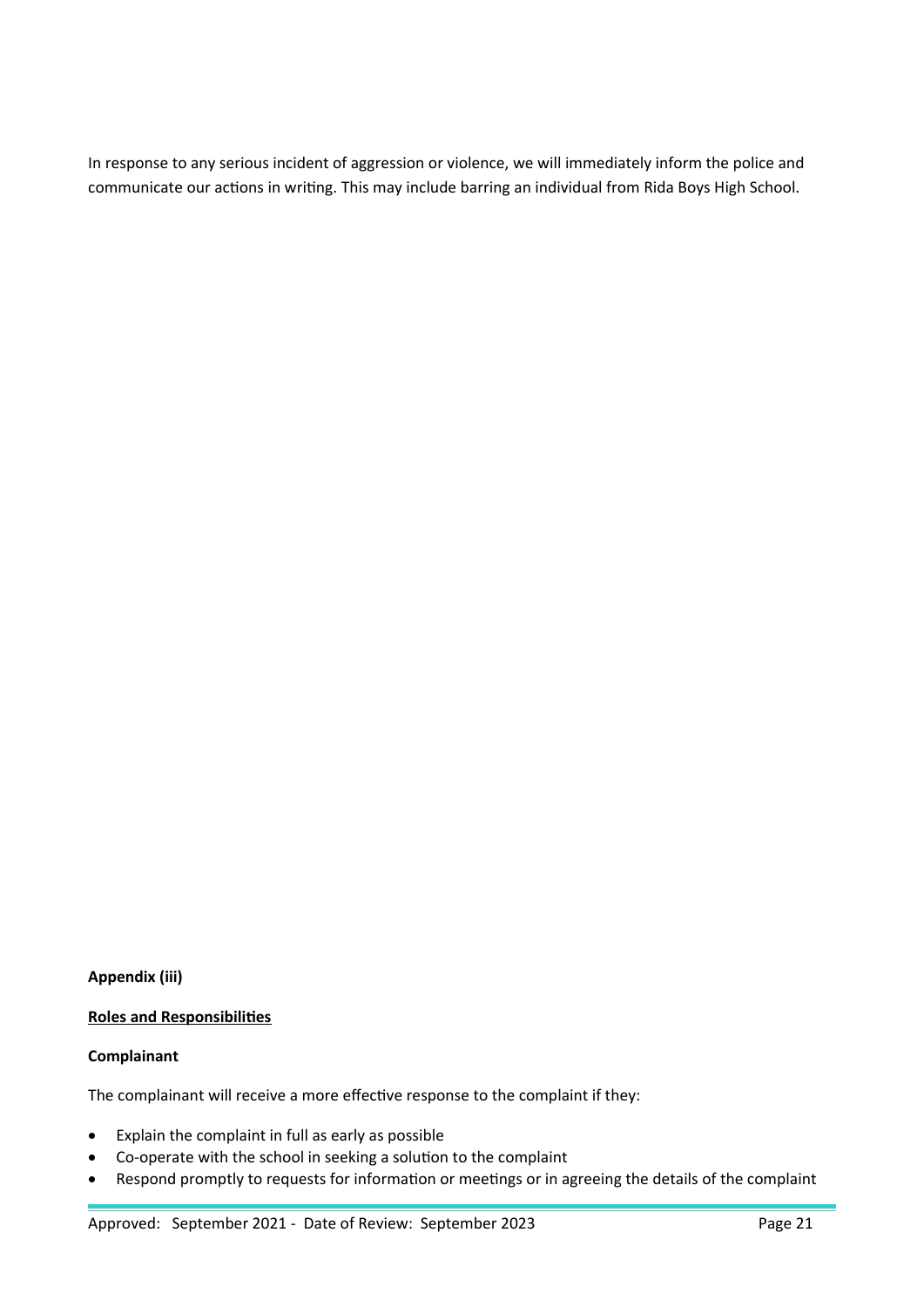- Ask for assistance as needed
- Treat all those involved in the complaint with respect
- Refrain from publicising the details of their complaint on social media and respect confidentiality.

#### **Investigator**

The investigator's role is to establish the facts relevant to the complaint by:

- Providing a comprehensive, open, transparent and fair consideration of the complaint through:
	- $\circ$  sensitive and thorough interviewing of the complainant to establish what has happened and who has been involved
	- $\circ$  interviewing staff and children/young people and other people relevant to the complaint
	- o consideration of records and other relevant information
	- o analysing information
- Liaising with the complainant and the complaints co-ordinator as appropriate to clarify what the complainant feels would put things right.

#### The investigator should:

- Conduct interviews with an open mind and be prepared to persist in the questioning
- Keep notes of interviews or arrange for an independent note taker to record minutes of the meeting
- Ensure that any papers produced during the investigation are kept securely pending any appeal
- Be mindful of the timescales to respond
- Prepare a comprehensive report for the headteacher or complaints panel that sets out the facts, identifies solutions and recommends courses of action to resolve problems.

The headteacher or complaints panel will then determine whether to uphold or dismiss the complaint and communicate that decision to the complainant, providing the appropriate escalation details.

#### **Complaints Co-ordinator** (Headteacher)

The complaints co-ordinator should:

- Ensure that the complainant is fully updated at each stage of the procedure.
- Liaise with staff members, headteacher, Chair of Governors, Clerk and LAs (if appropriate) to ensure the smooth running of the complaints procedure.
- Be aware of issues regarding:
	- o sharing third party information.
	- $\circ$  additional support. This may be needed by complainants when making a complaint including interpretation support or where the complainant is a child or young person
- Keep records.

#### **Chair to the Governing Body**

The Chair is the contact point for the complainant and the panel and should:

 Ensure that all people involved in the complaint procedure are aware of their legal rights and duties, including any under legislation relating to school complaints, education law, the Equality Act 2010, the Freedom of Information Act 2000, the Data Protection Act (DPA) 2018 and the General Data Protection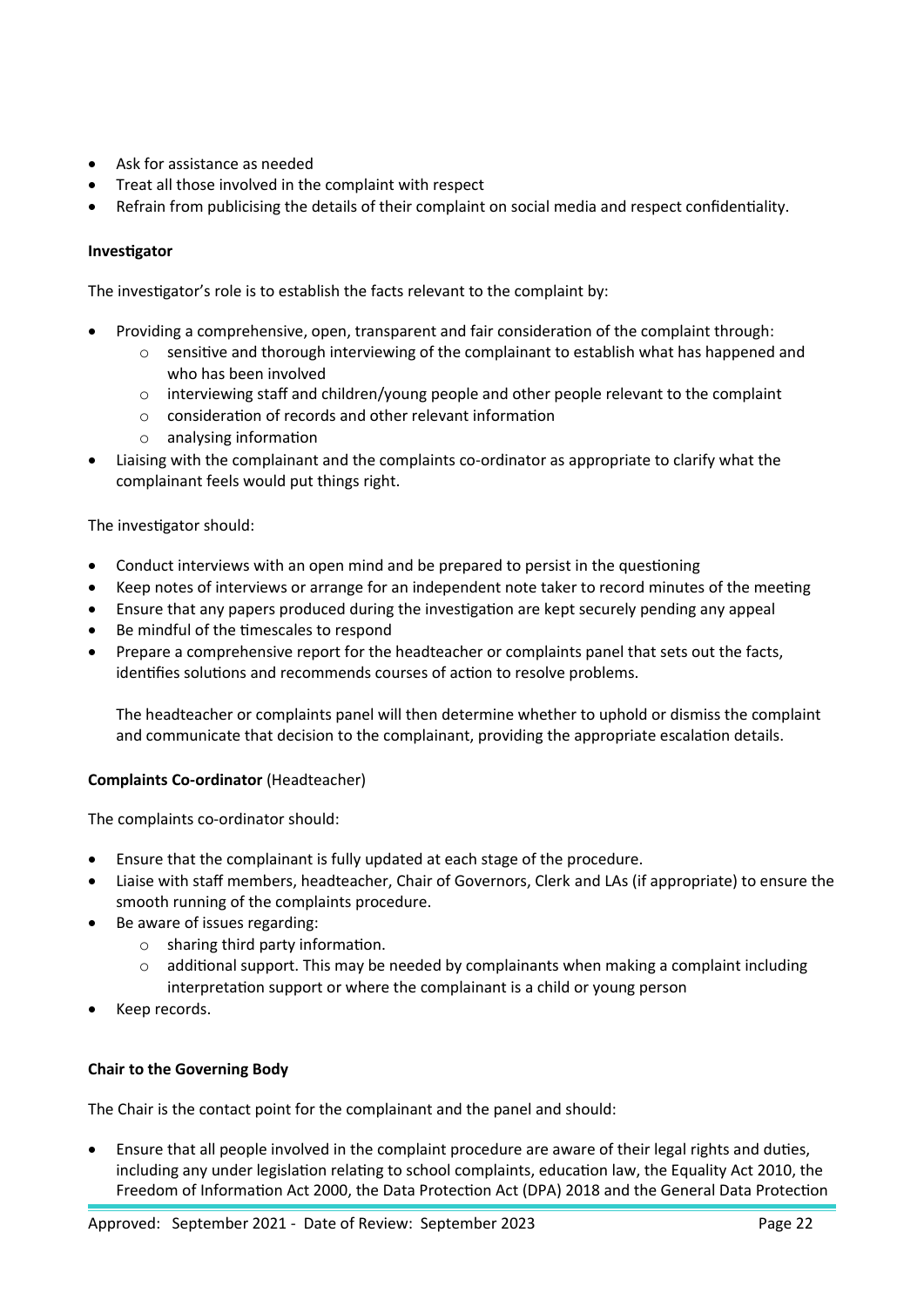Regulations (GDPR).

- Set the date, time and venue of the meeting, ensuring that the dates are convenient to all parties (if they are invited to attend) and that the venue and proceedings are accessible.
- Collate any written material relevant to the complaint (for example; stage 1 paperwork, school and complainant submissions) and send it to the parties in advance of the meeting within an agreed timescale.
- Record the proceedings.
- Circulate the minutes of the meeting.
- Notify all parties of the committee's decision.

#### **Committee Chair**

The committee's chair, who is nominated in advance of the complaint meeting, should ensure that: both parties are asked (via the Chair) to provide any additional information relating to the complaint by a specified date in advance of the meeting.

- The meeting is conducted in an informal manner, is not adversarial, and that, if all parties are invited to attend, everyone is treated with respect and courtesy
- Complainants who may not be used to speaking at such a meeting are put at ease. This is particularly important if the complainant is a child/young person
- The remit of the panel is explained to the complainant
- Written material is seen by everyone in attendance, provided it does not breach confidentiality or any individual's rights to privacy under the DPA 2018 or GDPR. If a new issue arises it would be useful to give everyone the opportunity to consider and comment upon it; this may require a short adjournment of the meeting.
- Both the complainant and the school are given the opportunity to make their case and seek clarity, either through written submissions ahead of the meeting or verbally in the meeting itself.
- The issues are addressed.
- Key findings of fact are made.
- The panel is open-minded and acts independently.
- No member of the panel has an external interest in the outcome of the proceedings or any involvement in an earlier stage of the procedure.
- The meeting is minuted. They liaise with the Chair (and the Headteacher)

#### **Panel Member**

Panel members should be aware that:

- The meeting must be independent and impartial, and should be seen to be so.
- No governor may sit on the panel if they have had a prior involvement in the complaint or in the circumstances surrounding it.
- The aim of the meeting should be to resolve the complaint and achieve reconciliation between the school and the complainant.
- We recognise that the complainant might not be satisfied with the outcome if the meeting does not